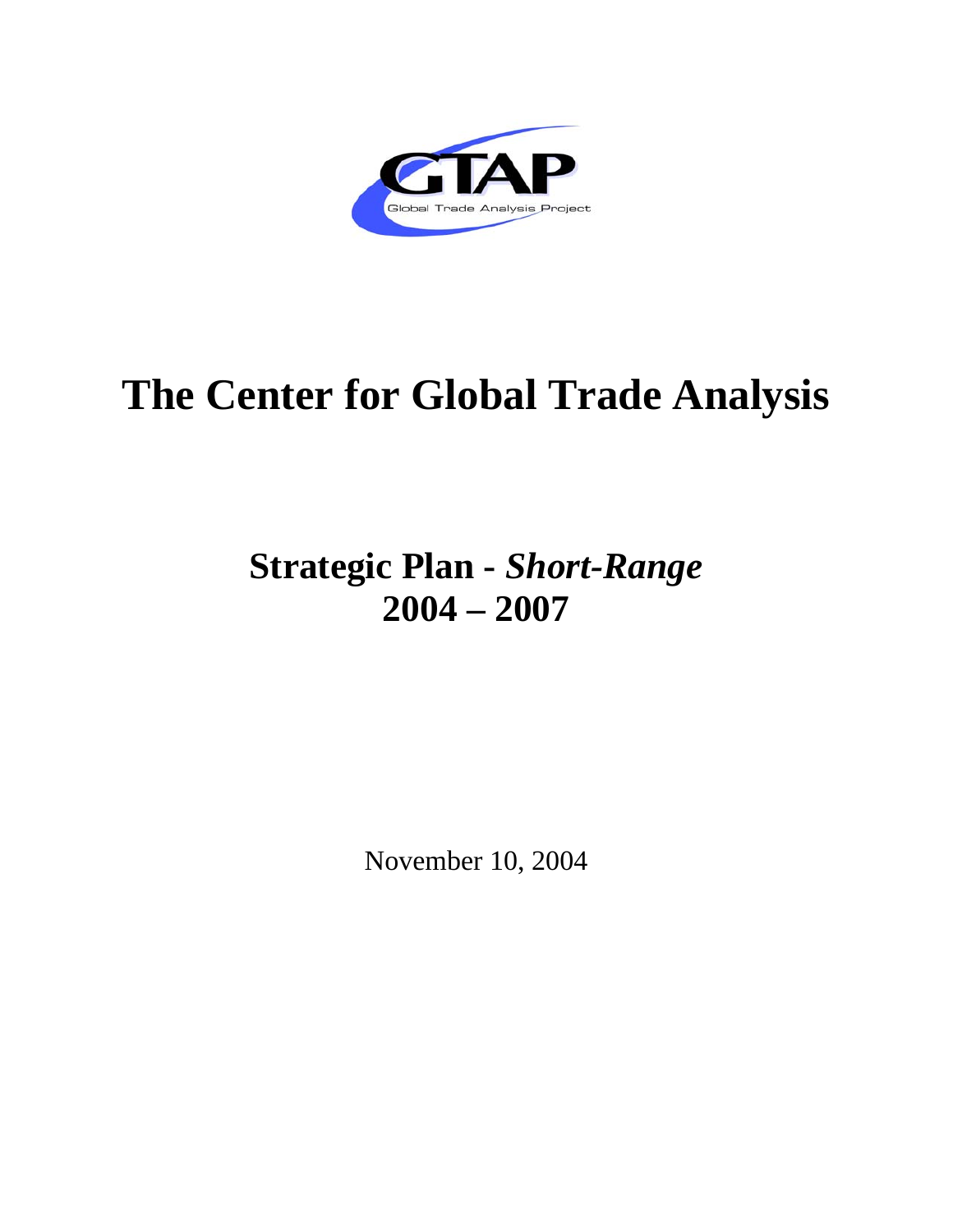# **Humble Beginnings: A History**

November 10, 2004

#### **The Birth of GTAP**

In the mid-1980s, Dr. Tom Hertel became disillusioned with how CGE modeling was being conducted in Europe and North America. Not only was the data unavailable publicly, there was no way to verify the results that economists were presenting at professional conferences. His frustration led him to consider whether to continue in the field of CGE modeling or move on to another area. After reading papers by Drs. Alan Powell and Peter Dixon, Hertel went to Australia in 1990 on a Fulbright Scholarship to conduct research with the IMPACT Project. In the course of this sabbatical, Powell explained to Hertel the basics behind the IMPACT philosophy: data, training and open-source modeling, supported by econometrics.

Dr. Ken Pearson met the Hertel family and became an instant friend and tacit host. Hertel and Pearson translated a GAMS-based trade model into GEMPACK, and in the process sought to *mend the family tree* of CGE modeling, bringing together the so-called "Levels" and "Linearized" Schools of CGE modeling. They concluded that each approach had its strengths and its limitations, but that the fundamental answers do not differ if the two are properly implemented.

In addition to working with IMPACT in Melbourne, Hertel undertook a project with the Australian Industry Commission (now called the "Productivity Commission"), under the direction of John Zeitsch. In Canberra, Hertel met Robert McDougall, the architect of the SALTER model and data base. From these interactions, Hertel learned about its structure and also grew to appreciate McDougall's tremendous analytical capabilities – an appreciation that would translate later into a job offer at Purdue University.

One of the big problems facing the SALTER project was the inconsistency of bilateral trade data and the need for reconciliation, prior to incorporation into a global CGE model. Fortunately, this was an issue that some of the Purdue staff had spent some time on. In particular, then-graduate student Marinos Tsigas, Professor James Binkley with Hertel had worked on an approach to trade data reconciliation. In exchange for the reconciliated trade data, SALTER shared its core I-O tables with the Center for Global Trade Analysis (hereafter Center), and the first GTAP Data Base was on its way. Subsequently, Mark Gehlhar, then a graduate student with the Center, took over the task of reconciliating the trade data and has since vastly improved on the early approaches. His work on this topic now defines the state of the art in this area.

In December 1991, Hertel organized a session at the International Agricultural Trade Research Consortium (IATRC) meetings on CGE modeling. Alan Powell came over to give a presentation based on the IMPACT approach to CGE modeling and policy analysis and to assist Hertel recruit consortium members. After one of many late nights, the acronym GTAP (Global Trade Analysis Project) was born.

1991 was also the year that one of the other key figures in GTAP lore, Judy Conner, appeared on the scene. Upon his return from Australia, Hertel met Judy Conner, one who loved to be busy; they hit it off and began working together. At the time, Judy was working for several faculty members, but as the project grew, so too did the demands on Judy's time. Eventually the Center bought out all of her time, and she has subsequently led the project administration.

#### **The Growing Years**

The following year – 1992 – was an intense period of model and data base development. Hertel, his graduate students, and collaborators from other institutions were busy putting all the pieces together. This is when McDougall's FIT program became famous (or infamous) at Purdue! This program was a tool he had developed for the SALTER project that *fitted* the national data bases to international targets. Much of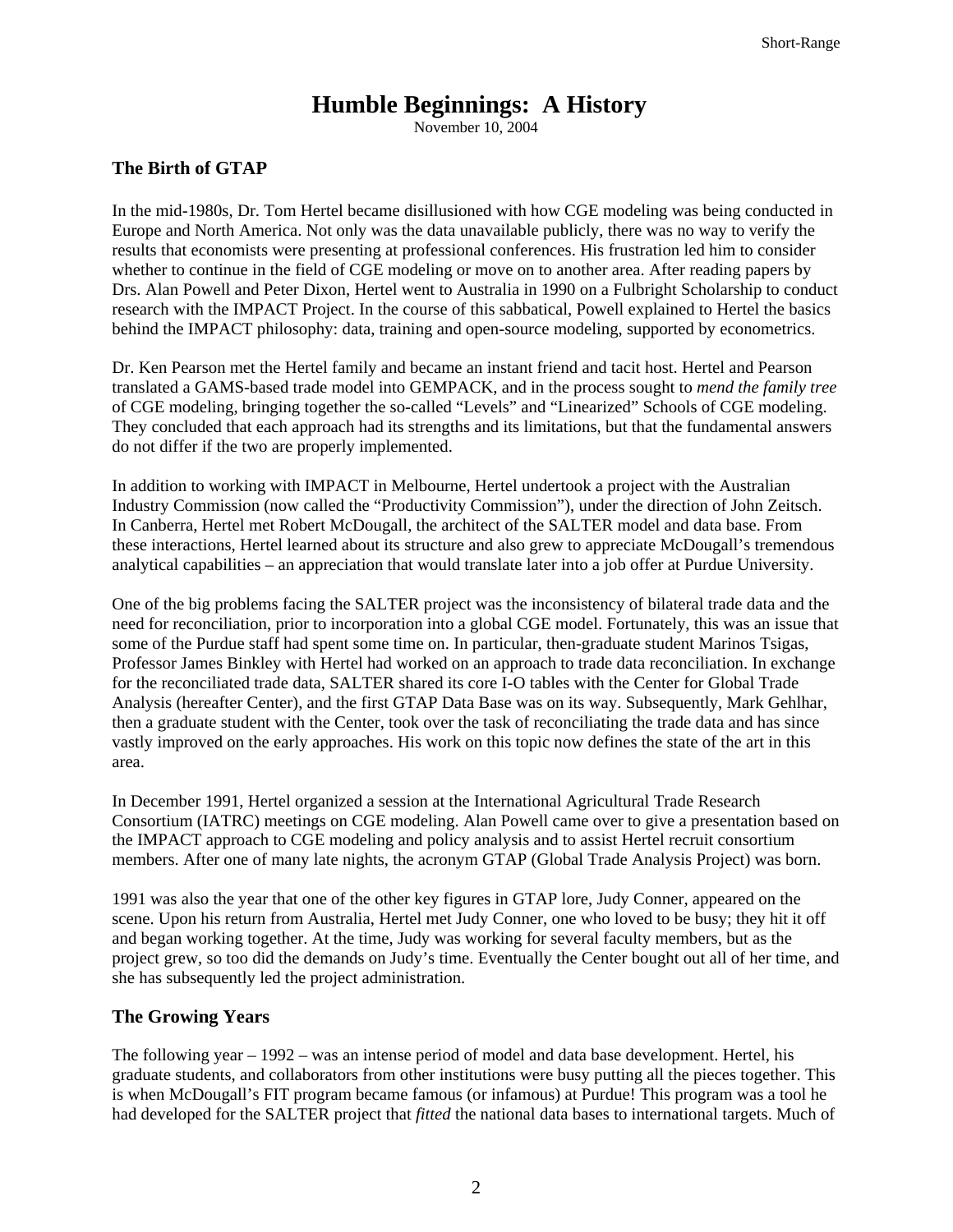the work was very crude. For example, the tariff data were extracted by hand from various issues of the WTO *Trade Policy Reviews*. (Afterwards, the individual responsible, Bradley McDonald, knew the material so well that he was subsequently hired by the WTO.)

In 1993, the Center began offering the first week-long GTAP Short Course, in DOS. The data base, model, and applications were all released at once, leading to severe burn-out for everyone except Judy, who was ready to march on. Participants in this first course included many who are still active in the project.<sup>1</sup> Authors were invited to submit proposals for studies to be included in a book documenting the GTAP Data Base and model. In December, these papers were presented at the International Agricultural Trade Research Consortium meetings, and they formed the core of the so-called "GTAP book," published by Cambridge University Press three years later.

Being economists interested in maximizing social welfare, the GTAP staff made the first data base available free of charge. The one hitch was that one could only get a 10x10 aggregation, which was roughly the size of most large models in those days. In the wake of this experiment, the Center found that there was infinite demand for their product offered at a zero price, and were overwhelmed with aggregation requests. There was also another troubling negative externality: researchers did not take the data base seriously. This was the first of many failed experiments from which the GTAP staff learned valuable lessons. The version 2 GTAP Data Base carried a healthy price!

However, the data base sales revenue did not prove to be sufficient to cover the data base production costs, and another funding mechanism needed to be found. After lengthy discussions, the idea of a Consortium of leading agencies surfaced. This proved to be a critical innovation in the history of GTAP. Consortium members are represented on the GTAP Advisory Board, which meets annually to provide input into the strategic direction of the data base and model should be updated. They also discuss training courses and conferences, as well as funding new Center research. In addition, they network with other like-minded groups because many have common goals.

The first Consortium member was the World Bank (represented by Martin), quickly followed by the Australian Productivity Commission (Phillippa Dee), the Australian Bureau of Agricultural and Resource Economics (ABARE-Vivek Tulpule), and the Economic Research Service (USDA/ERS-Matt Shane). In addition, Alan Powell, the grandfather of GTAP, was included as an At-Large board member with the goal of representing the public interest.

Getting this proposed institutional arrangement approved by Purdue University was extremely challenging, as their first inclination was to tax it with 52 percent overhead, the same way all government funds are treated. Dr. Wally Tyner, then-Agricultural Economics Department chair, provided leadership through the institutional maze, which was invaluable in making the Consortium idea a workable reality. At the  $2^{nd}$  Consortium meeting, the four members had doubled to eight; at the  $3^{rd}$ , it was 12; and at the  $4^{th}$ the total number had risen to 16 Consortium members!

Another key innovation for GTAP grew out of Visiting Professor Randy Wigle's sabbatical at Purdue University in the early 1990's. He was working with HTML language, which would later form the backbone of the World-Wide Web. It took Wigle several months to get Hertel to look at this new software, but when Wigle finally cornered him and explained the potential, a light went on for Hertel, who agreed that it is the perfect technology to disseminate information about GTAP and to promote the

 $\overline{a}$ 

<sup>&</sup>lt;sup>1</sup> Course participants included Drs. Will Martin (World Bank), Inkyo Cheong, Kevin Hanslow, Jong-Hwan Ko, Alan Matthews, Zhi Wang, Erly Texeira, Donald MacLaren, George Frisvold, Rod Tyers, Tom Wahl, Lionel Hubbard, and Yongzheng Yang. Instructors included: Marinos Tsigas, Robert McDougall (author of the famous Uses and Abuses talk), Brad McDonald (our link to the WTO), Ken Pearson, and a number of graduate students: Mark Gehlhar, Karen Huff, and Randy Wigle (author of the only serious after dinner speech in our history).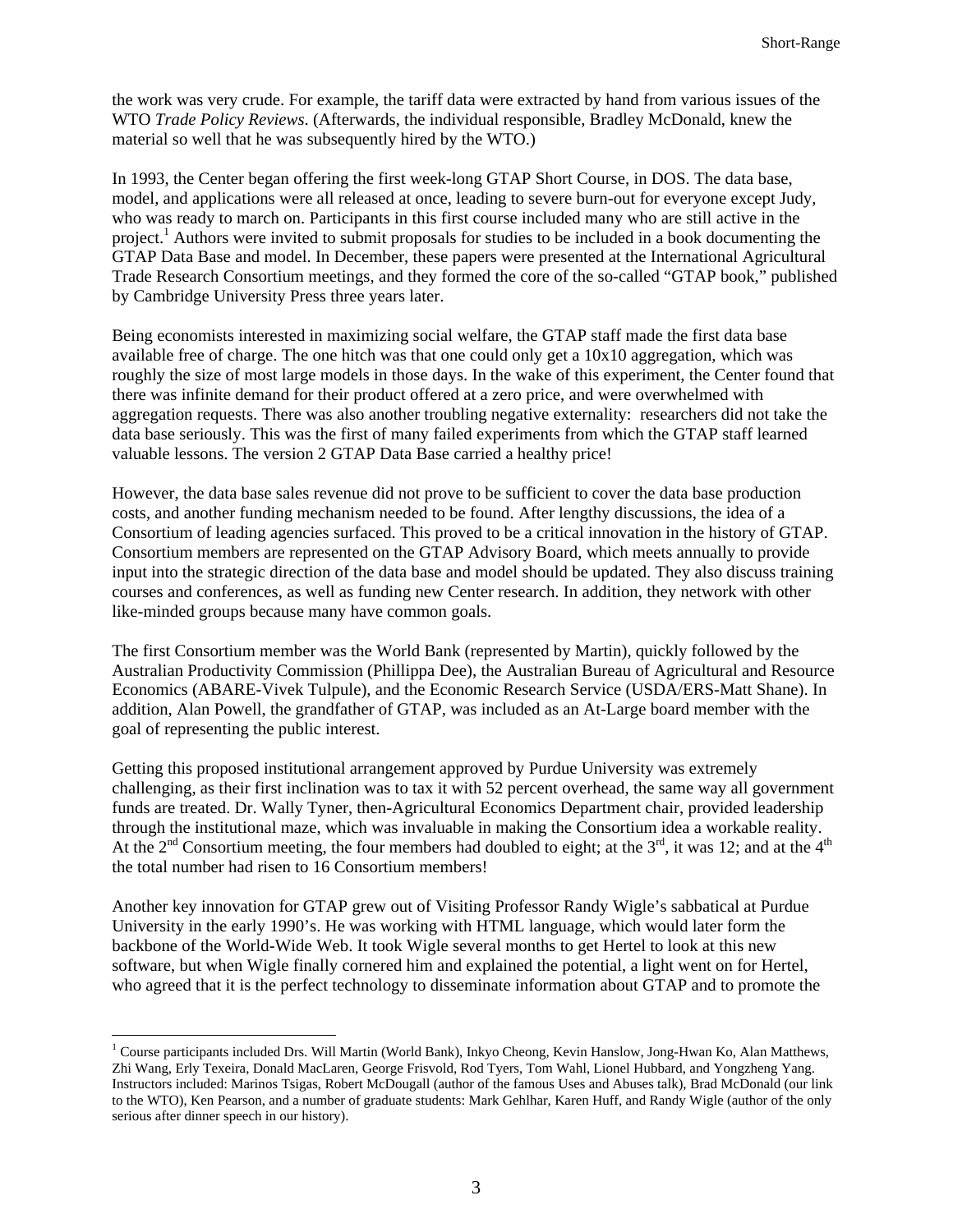global network. This led to his commissioning Wigle to produce the first GTAP web site, which soon became the life-blood of the project.

#### **The Uruguay Round**

The Uruguay Round (UR) negotiations were a catalyst in moving the GTAP Data Base and model forward. Using version 2 of the data base with new protection data, then-graduate student Betina Dimaranan and Hertel developed one of the first major Uruguay round policy applications. This modified data base was used by the majority of the authors contributing to the influential volume, edited by Martin and Winters, which assessed the impact of the final Uruguay Round agreement. While the estimated gains from the UR were initially very far apart (\$50 billion vs. \$500 billion), once authors began to use the same data base, they narrowed considerably, and the remaining differences were readily tracked to differences in model structures. This change represented a great leap forward in serious global policy analysis within a CGE framework.

The years 1994-1995 brought critical changes to the Center and its work. With the initiation of GTAP Data Base Version 3, McDougall joined the Center and took over data base production. Dr. Martina Brockmeier spent her sabbatical year at the Center, which led to a 1995 short course in Germany. That special course motivated new EU consortium alliances, plus a workshop in which authors – mostly from the EU – presented their general equilibrium analyses.

Not everything that the Center initially tried continues today. Given the success of the short courses, some in the network expressed interest in learning more about the model and pressed for an advanced short course. In the fall of 1996 and 1997, the Center sponsored an advanced short course. However, enrollment was modest, and participants pointed out that most managers would prefer to send individuals to present their own work, as opposed to take more training. In 1998, the First Annual Conference on Global Economic Analysis was conceived at Purdue University.

The Center also continued to offer courses overseas, and in January 1998, the Center conducted a special South African Short Course with support generated by Dr. Will Masters at Purdue University. Relative to other Purdue-based short courses, the course participants' preparation level varied more widely. Hertel remarked that it would be nice if they all had access to some of the preparatory training at Purdue before they entered the course. This experience gave Melanie Bacou, the Center's illustrious Webmaster, the idea of putting together a web-based course based on the Hertel graduate course in applied GE analysis. This web-based course was initially offered on an experimental basis, and it has subsequently become a core part of the curriculum. As a consequence, there has been a huge jump in the quality of learning and discussion at the annual short courses. That 7-week web course now enables course participants to arrive for the one-week, on-site intensive course at a much higher, more consistent level, thereby increasing the level of exchange among instructors and participants.

The year 1999 brought additional important changes: Dr. Terrie Walmsley began her Purdue post-doc, having graduated from Monash University and been supervised by Powell. She began interacting with then-graduate student Elena Ianchovichina and McDougall, who had developed the GTAP dynamic model. In 2000, Walmsley helped to organize the GTAP Dynamic Course, with Ianchovichina and McDougall. Meanwhile, then-graduate student Ken Itakura began working with his Japanese connections, METI (Ministry of Economy, Trade and Industry), that led to several important projects utilizing the Dynamic GTAP model, plus building support for GTAP in Japan.

There has also been a sustained effort in global climate change mitigation analysis, supported by the U.S. Department of Energy as well as the US Environmental Protection Agency. This interest has funded a series of researchers, including Drs. Gerard Malcolm, Truong P. Truong, Jean-Marc Burniaux and Huey-Lin Lee. These individuals have contributed to the GTAP-E Model and Data Base, which emphasizes energy use and CO2 emissions. With current support from the US-EPA, Dr. Lee has extended this model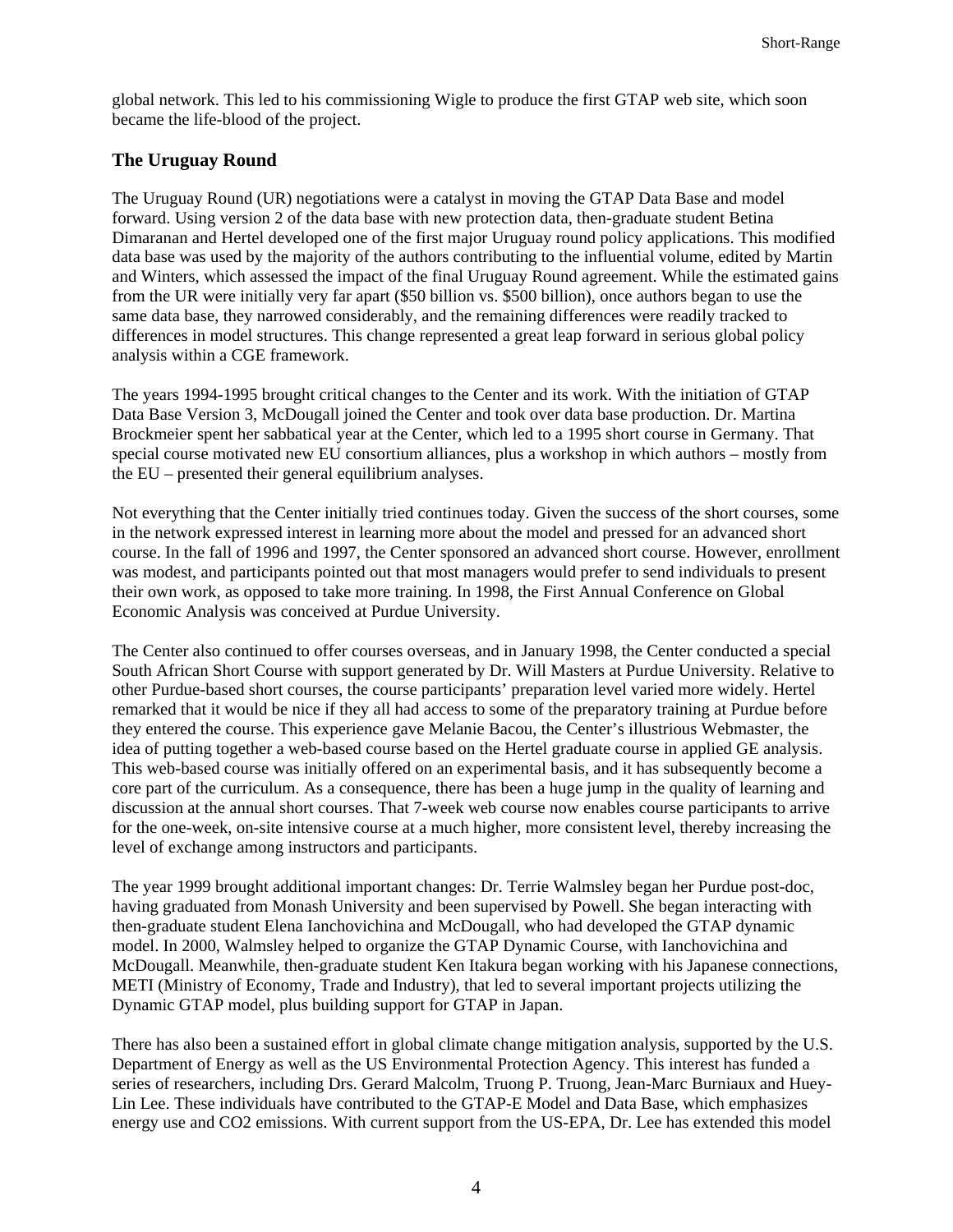to include the emissions of non-CO2 gases as well as net emissions associated with land use and land use change.

Dimaranan joined the Center staff in 2000, after completing her dissertation at Purdue University. She took over the process of data base construction and documentation, and she has taken this to a new level of professionalism. She and McDougall make a great data base team and have since released versions 5.0 and soon-to be-released 6.0 together, breaking new ground and extending the project in creative ways that serve the constituency exceptionally well.

After the Taiwan Advisory Board Meeting, Hertel was convinced that the Center management needed to grow because he could no longer do it all on his own. In fall 2003, after a three-year stint at the University of Sheffield in the UK, Walmsley returned to Purdue as Associate Director for the Center, leading short course and Center management. A few months later, visiting scholar Dr. Sandra Rivera began the Center's strategic planning effort during her year away from the U.S. International Trade Commission (Washington DC). Both have collaborated significantly in moving the Center Strategic Plan forward, making the plan a living document.

In May 2004, the third special short course in Buenos Aires, Argentina began a long-awaited GTAP entry into Latin America. Sponsored by the Inter-American Development Bank (IADB), it enabled the Center to connect with critical policy makers and economists needed to improve the regional data. Graduate students Ernesto Valenzuela and Carlos Ludena were critical in the execution of the course, offering assistance in language skills for participant selection, managing the web course, and helping participants get the first few lectures under their belt in their native language. After just three months, the course has inspired several input-output tables for the next data base release as well as a variety of proposals for collaborative projects.

With Hertel spending his sabbatical year at the World Bank, Tyner and Walmsley are operating as Co-Directors to manage the Center and GTAP activities over the next year. Tyner's experience as Agricultural Economics Department Chair plus his international trade negotiation experience will help move the Center forward during this year.

#### **GTAP Today and Beyond**

GTAP today has an air of religious fervor about it. The network began small. However, many of the early "disciples" have remained intimately involved and committed to the project. Many professionals attending a GTAP course and/or conference become aware of what the Center and its GTAP Data Base/Model have to offer, and return to their organizations to sell it. To date, over 400 individuals from 53 countries have completed the GTAP Short Courses. What was a limited lingo shared by a few people in a handful of countries has spread to 3200 network participants spanning over 110 countries.

Ultimately, it is the people in the network who make GTAP and the Center what they are today. It is every person who has attended a GTAP Short Course or presents a paper at the Global Economic Analysis Conference. It is the dedicated board members who consistently support the mission of the Center with their membership. And especially, it is the vision of the Center, collaborating to bring better ways of framing and understanding economic issues, together.

#### **Conference on Global Economic Analysis History (1998-present)**

Seventh Annual Conference (*June 17 - 19, 2004) The World Bank; Washington DC, USA* Sixth Annual Conference (*June 12 - 14, 2003) Scheveningen, The Hague, The Netherlands* Fifth Annual Conference (*June 5-7, 2002) Taipei, Taiwan* Fourth Annual Conference (*June 27-29, 2001) Purdue University; West Lafayette IN, USA*  Third Annual Conference (*June 27-30, 2000) Monash University; Melbourne, Australia* Second Annual Conference (*June 20-22, 1999) Danish Institute for Agricultural and Fisheries; Economics, Copenhagen, Denmark* First Annual Conference (*June 8-10, 1998) Purdue University, West Lafayette IN, USA*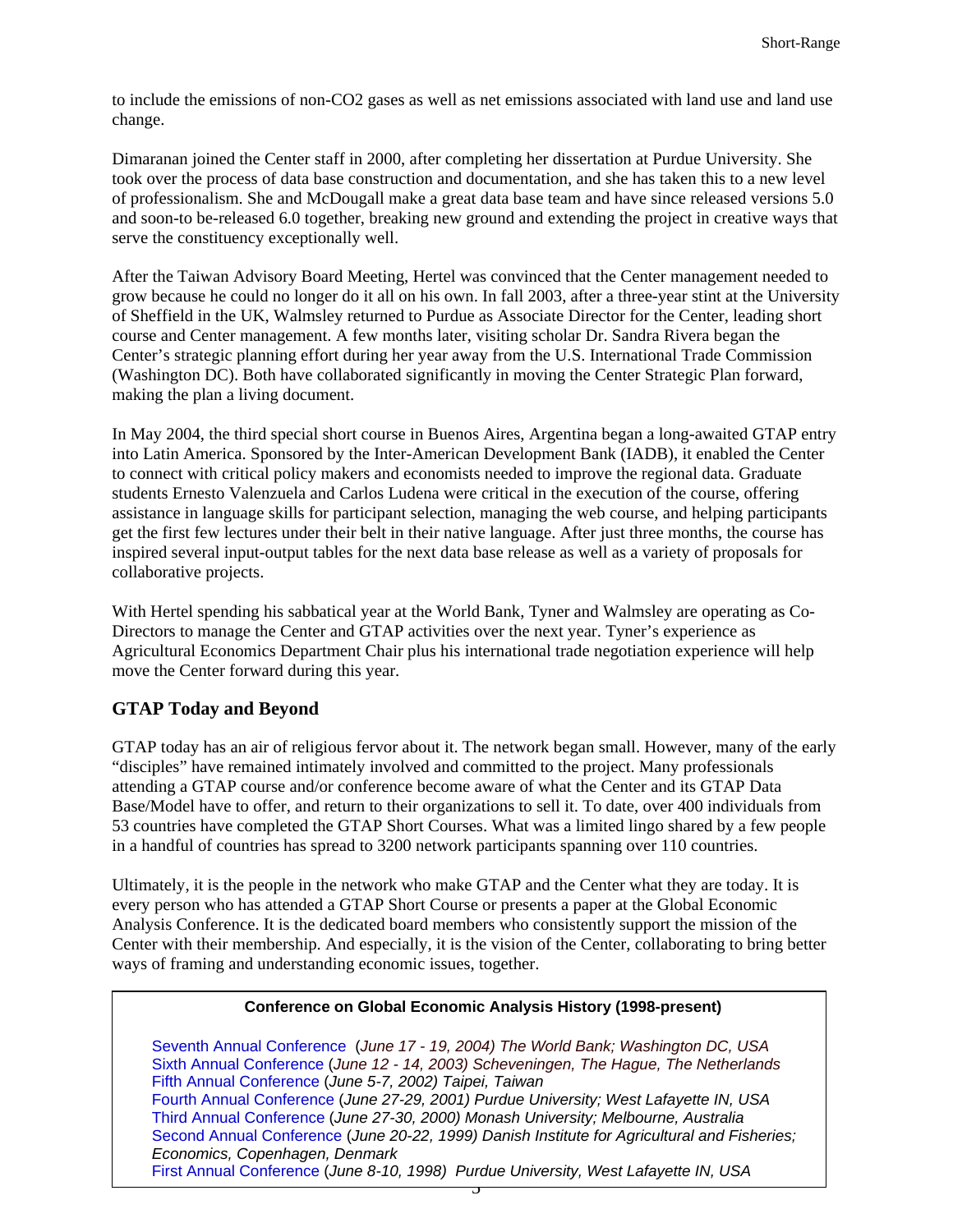# **CENTER FOR GLOBAL TRADE ANALYSIS STRATEGIC PLAN October 2004**

# **OUR MISSION**

The Center for Global Trade Analysis is the publicly funded, universitybased home for GTAP (Global Trade Analysis Project), a global network of researchers and policy makers conducting quantitative analysis of international policy issues. Our purpose is to improve the quality of global economy-wide analysis through education and by developing analytical data bases, economic models, and innovative methodologies. Our unique institutional structure enables us to foster collaboration among academia, public sector, and private sectors worldwide.

# **OUR CORE VALUES AND BELIEFS**

#### **We value:**

- o *International Collaboration* because it increases quality of data and analysis.
- o *Objectivity and transparency* because they are crucial to our data work and analysis.
- o *Discovery* because improving methodology leads to better policy analysis*.*
- o *Learning* because it creates critical vibrancy both within the Center and in the expanding network.
- o *Engagement* because it helps us serve policy analysts and decision makers with better data and analysis.

### **We believe that:**

- o Better data leads to better policy analysis which leads to better policy.
- o Reconciling data makes data better.
- o CGE modeling provides useful insights.
- o Avoiding duplication in data production is efficient.
- o Collaboration enhances individual efforts.
- o Having more trained users enriches policy debates.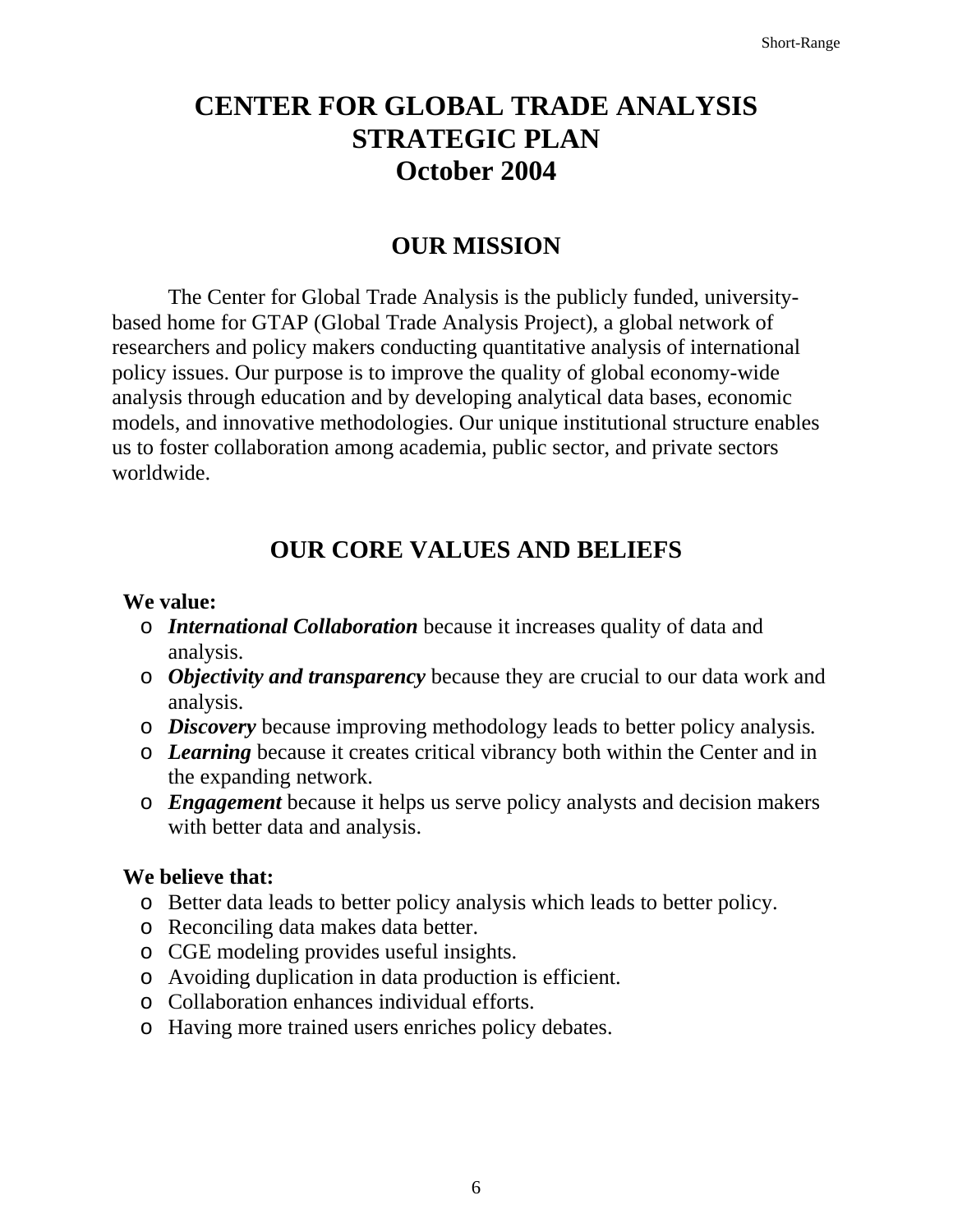# **OUR VISION OF THE FUTURE**

In 2014, GTAP is an exceptionally vibrant network of global economic policy analysts, with more than 10,000 individuals in 150 countries making contributions. The GTAP Data Base and models are used in research centers throughout the world, leading to ever greater transparency in global economic analysis.

GTAP-based results are influential among decision makers. After 10 years of intensive model validation efforts, GTAP-based models are widely accepted in the professional literature. Indeed, editors of leading journals actively seek out GTAP-based papers on contemporary policy issues.

The GTAP Data Base remains at the core of the Center. The open-source institutional arrangement by which the data base is now assembled has spawned rapid growth, with active collaboration in more than 100 countries. It is now possible for national agencies in any one of those countries to scrutinize key assumptions, rebuild the data base, and propose modifications to the official GTAP data base. Half of our courses are now conducted in developing countries. The 50 consortium members meet regularly through teleconferences to contribute ideas and to help keep the Center's efforts focused on our vision.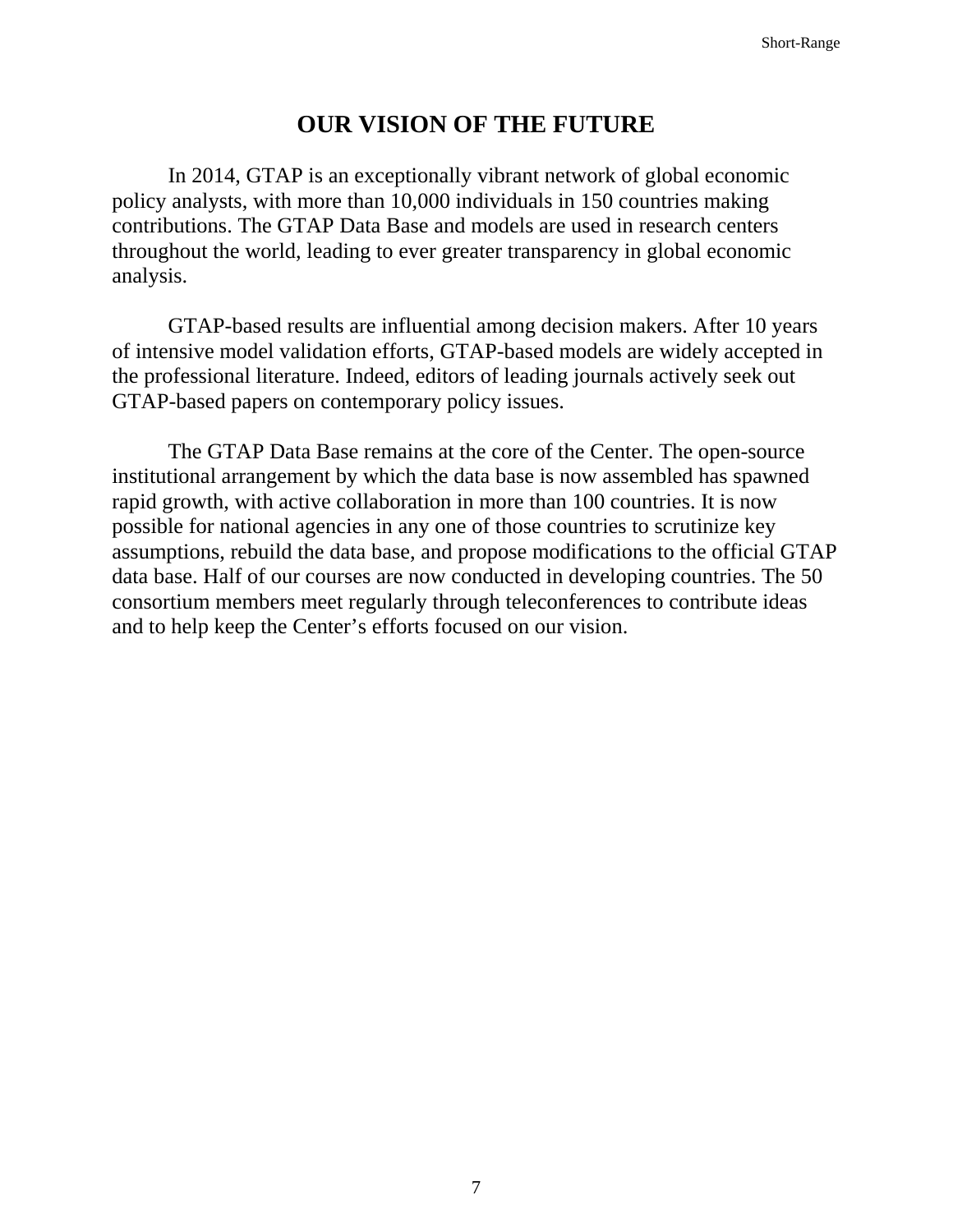# **Center for Global Trade Analysis Strategic Plan M**

The Center for Global Trade Analysis is the publicly funded, university-based home for GTAP (Global Trade Analysis Project), a global network of researchers and policy makers conducting quantitative analysis of international policy issues. Our purpose is to improve the quality of global economy-wide analysis through education and by developing analytical data bases, economic models, and innovative methodologies. Our unique institutional structure enables us to foster collaboration among academia, public sector, and private sectors worldwide.

**I SS I**

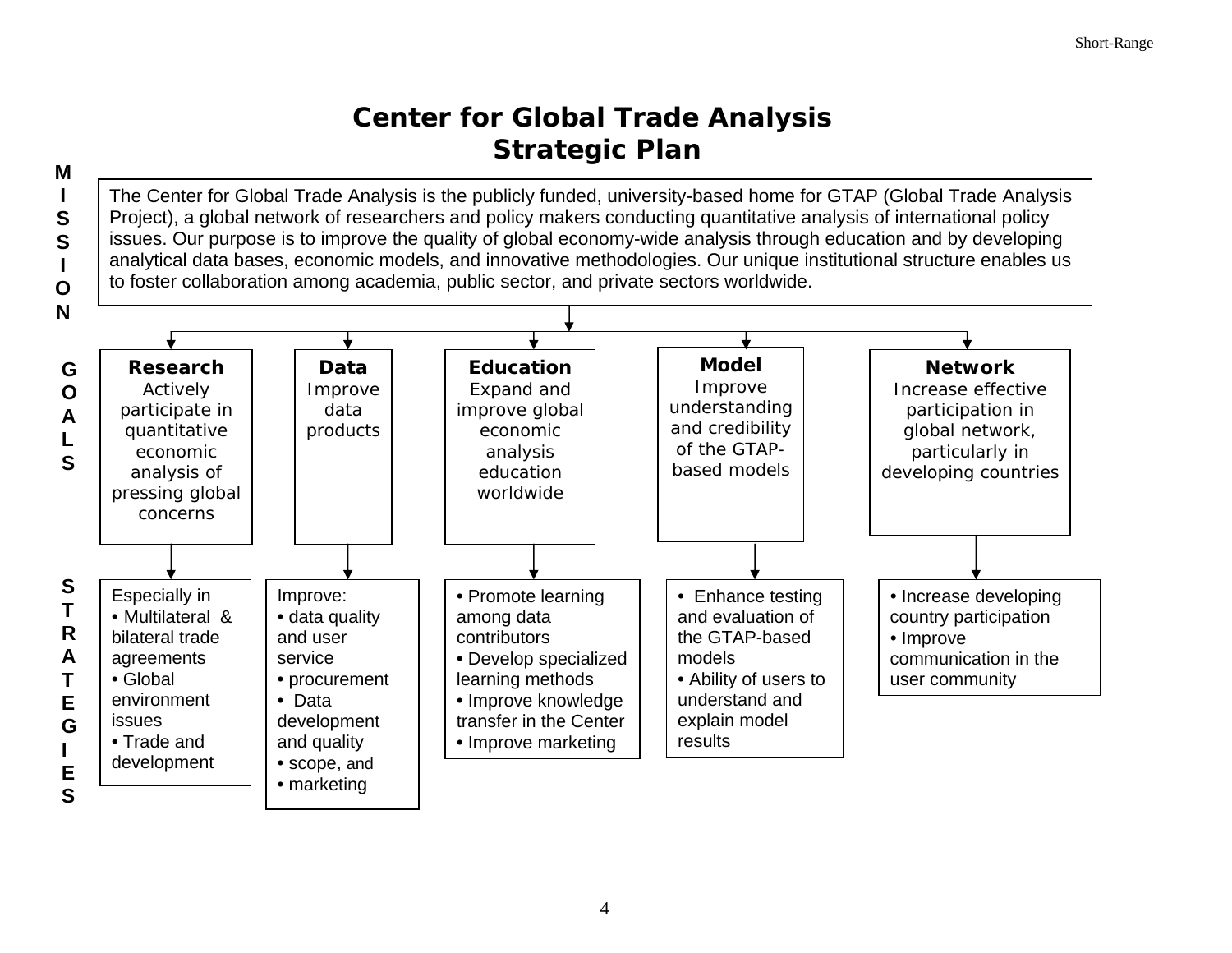#### **SUMMARY OF THE CENTER GOALS AND SUPPORTING STRATEGIES:**

To achieve our vision, we are working toward the future with five goals.

#### *Research Goal***: To actively participate in quantitative economic analysis of pressing global concerns.**

#### **Multilateral and bilateral trade agreements**

- 1. Further develop the Dynamic GTAP Model.
- 2. Improve treatment of trade preferences and their utilization.
- 3. Enhance analysis of trade agreements' treatment of foreign investment in services.
- 4. Enhance analysis of labor migration.

#### **Global environmental issues**

- 1. Enable integrated assessment of climate change mitigation policies in an economy-wide setting.
- 2. Develop a dynamic framework that characterizes land use and net green house gas emissions in agriculture and forestry.
- 3. Develop an IPCC-consistent emissions baseline.

#### **Trade and development**

- 1. Enable household-disaggregated analysis within the GTAP framework.
- 2. Encourage network members to contribute household surveys to the GTAP Data Base, and conduct trade/development analysis for their respective economies.

#### *Data Goal***: To improve data products.**

- 1. Improve data quality and user service.
- 2. Improve data procurement.
- 3. Improve data development efficiency and quality by distributing data construction program.
- 4. Expand scope of data base.
- 5. Improve marketing of data base.

#### *Education Goal***: To expand and improve global economic analysis education worldwide (both within and outside the network).**

- 1. Promote learning among data base contributors.
- 2. Use workshops and web-based products to provide specialized learning.
- 3. Improve communication, learning, and transfer of knowledge within the Center.
- 4. Improve marketing of GTAP courses.

#### *Model Goal***: To improve understanding and credibility of the GTAP-based models.**

- 1. Enhance testing and evaluation of the GTAP-based models.
- 2. Further enhance the ability of users to understand and explain model results *(long range).*

#### *Network Goal***: To increase effective participation in the global network, particularly in developing countries.**

- 1. Obtain funding from donor agencies for developing country participants.
- 2. Conduct more courses and conferences in developing countries.
- 3. Review pricing to enable greater developing country participation.
- 4. Foster communication within the GTAP network and beyond.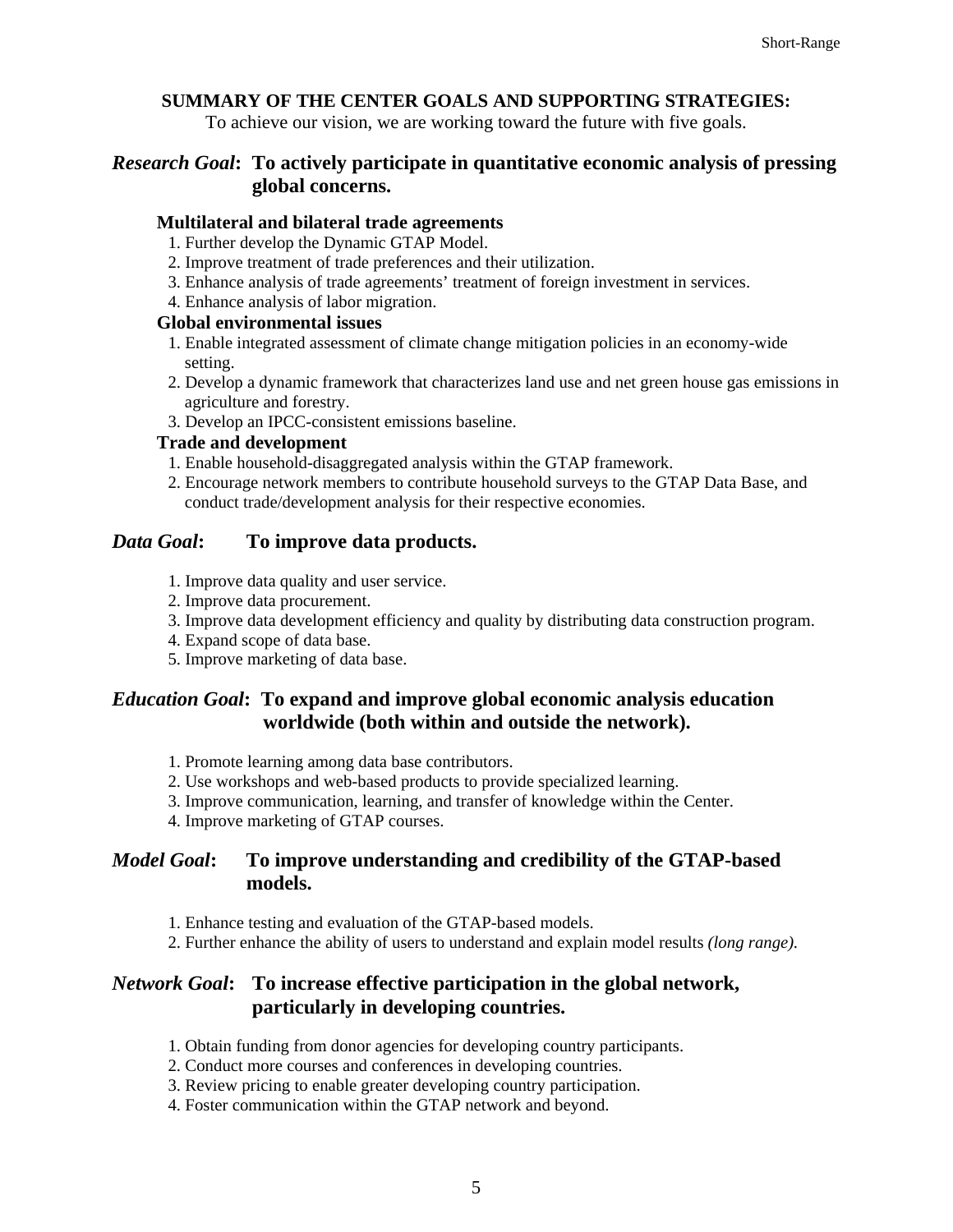

## **Center for Global Trade Analysis Strategic Plan / Short-Range 2004 - 2007**

**PATH TOWARD THE FUTURE:** The Center's five short-range goals are detailed with strategies to achieve each goal, and associated Action Plans (Objective, Timeline, Resources and Metrics)

## *Research Goal***: To actively participate in quantitative economic analysis of pressing global concerns.**

#### *Multilateral and Bilateral Trade Agreements* **1. Further develop the Dynamic GTAP model**

| <b>Action Plan: Objective</b>                                           | <b>Timeline</b> | <b>Resources</b> | <b>Metrics</b>                                                |
|-------------------------------------------------------------------------|-----------------|------------------|---------------------------------------------------------------|
| 1.1 Refine and update the<br><b>GTAP</b> baseline                       | Sept. 2004      | TW, KI           | Completion of preliminary baseline<br>prior to October course |
|                                                                         | Sept. 2005      |                  | Updated baseline available to<br>consortium members           |
| 1.2 Revise and finalize Run-<br>GDyn software                           | Dec. 2005       | TW, RM,<br>KI    | <i>Run-GDyn</i> software finalized                            |
| 1.3 Develop aggregation<br>facility for dynamic model                   | Sept. 2005      | TW, RM,<br>KI    | GDynAgg finalized                                             |
| 1.4 Prepare and execute<br>Dynamic GTAP Short<br>Course                 | Oct. 2005       | TW, RM,<br>KI    | Successful completion of course                               |
| 1.5 Document and build<br>welfare decomposition<br>program into RunGDyn | April 2005      | TW               | Paper and welfare decomposition<br>programs in RunGDyn        |
| 1.6 Complete Dynamic GTAP<br>book                                       | Aug. 2005       | TW, RM,<br>KI    | Submission to publisher                                       |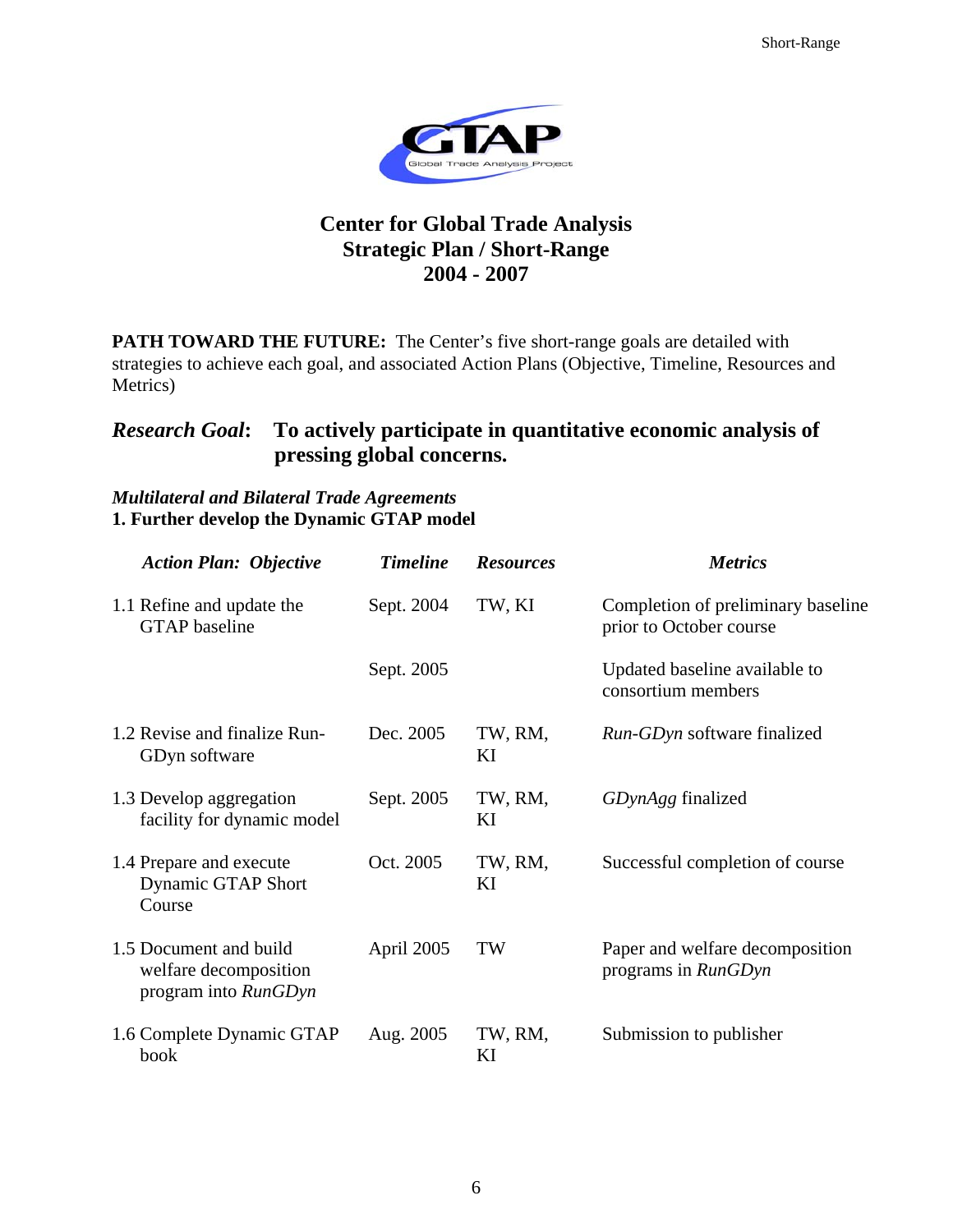#### *Research Goal* **(continued)**

#### **2. Improve treatment of trade preferences and their utilization**

| <b>Action Plan: Objective</b>                                                                                      | <b>Timeline</b> | <b>Resources</b>                                         | <b>Metrics</b>                                                                                        |
|--------------------------------------------------------------------------------------------------------------------|-----------------|----------------------------------------------------------|-------------------------------------------------------------------------------------------------------|
| 2.1 Extend econometric work<br>on preference utilization<br>and administrative costs<br>and incorporate into model | Dec. 2005       | TW, graduate<br>students                                 | Technical paper combining<br>modeling of preference utilization,<br>rules of origin, and econometrics |
| 3. Enhance analysis of trade agreements' treatment of foreign investment in services                               |                 |                                                          |                                                                                                       |
| 3.1 Refine Bilateral FDI data<br>base provided by Philippa<br>Dee                                                  | Dec. 2005       | TW,<br>graduate<br>students<br>Philippa Dee              | Data available to board on web site                                                                   |
| 3.2 Develop model for<br>liberalization of FDI in<br>services sectors with<br>Philippa Dee                         | Dec. 2006       | TW,<br>graduate<br>students,<br>Philippa Dee             | Technical paper posted on GTAP<br>web site                                                            |
| 4. Enhance analysis of labor migration                                                                             |                 |                                                          |                                                                                                       |
| 4.1 Develop data base of<br>bilateral flows                                                                        | Dec. 2005       | TW, Alan<br>Winters, Ron<br>Skeldon,<br>Chris<br>Parsons | Data available to board on web site                                                                   |
| 4.2 Develop a model for<br>bilateral labor movements                                                               | Dec. 2005       | TW, Alan<br>Winters,<br>graduate<br>student              | Two Papers on web site: model and<br>application                                                      |
| 4.3 Develop model for analysis<br>of outsourcing                                                                   | Dec. 2004       | TW, Aaditya<br>Mattoo                                    | Papers completed                                                                                      |

#### *Global Environmental Issues*

#### **1. Enable integrated assessment of climate change mitigation policies in an economy-wide setting**

| 1.1 Finalize the greenhouse          | Dec. 2004 HL, TH. |    | Greenhouse gases emissions and      |
|--------------------------------------|-------------------|----|-------------------------------------|
| gases (both $CO_2$ and non- $CO_2$ ) |                   | RM | forest carbon sequestration in data |
| emissions and forest carbon          |                   |    | base                                |
| sequestration data base              |                   |    |                                     |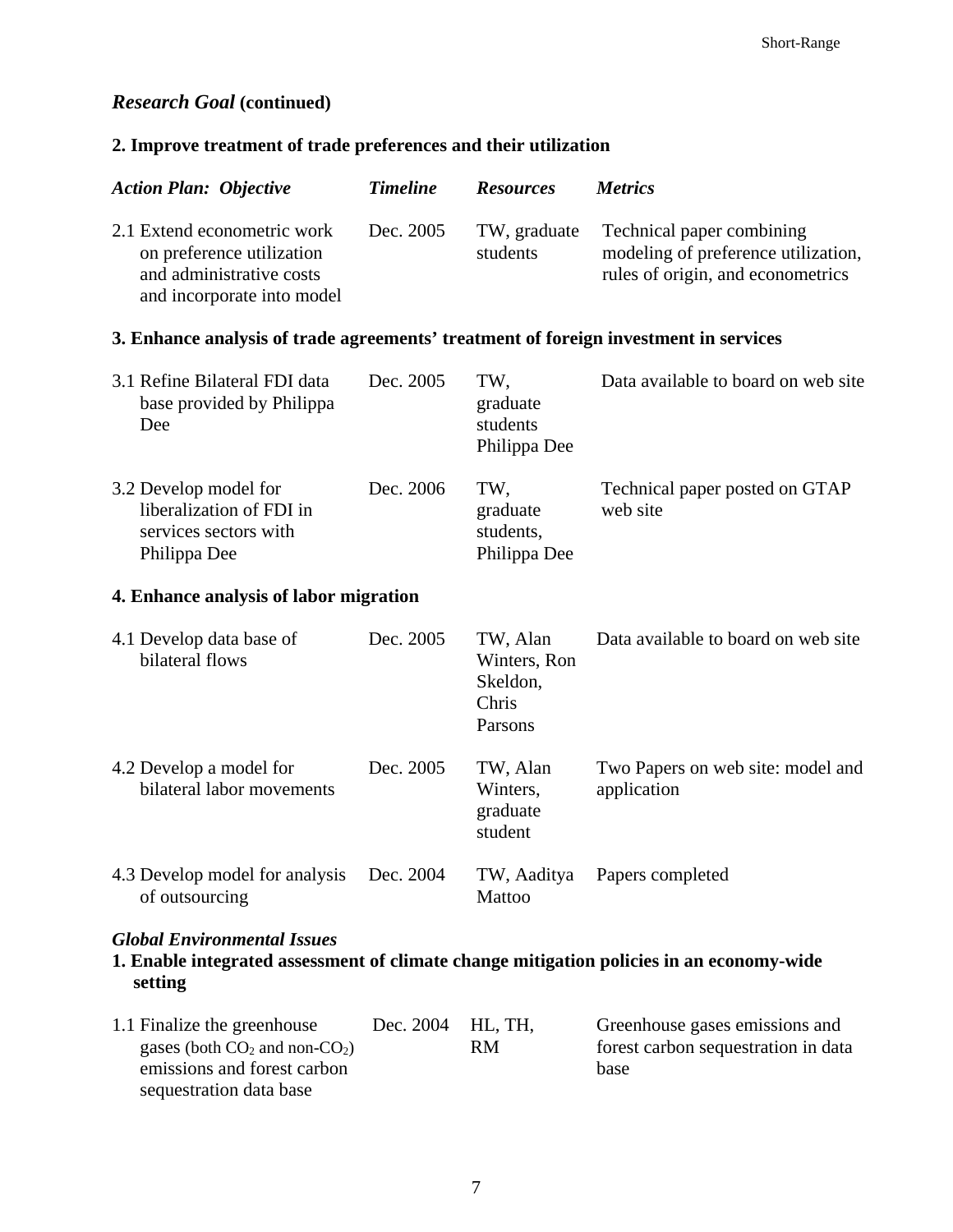### *Research Goal* **(continued)**

| <b>Action Plan: Objective</b>                                                                                                   | <b>Timeline</b> | <b>Resources</b>     | <b>Metrics</b>                                                                                   |
|---------------------------------------------------------------------------------------------------------------------------------|-----------------|----------------------|--------------------------------------------------------------------------------------------------|
| 1.2 Finalize the data base on<br>global usage of land, by<br>agro-ecological zone                                               | Dec. 2004       | HL, TH,<br>RM        | Global usage of land, by agro-<br>ecological zone, in data base and<br>technical paper completed |
| 1.3 Calibrate to marginal<br>abatement costs (MACs)<br>based on the Stanford<br><b>Energy Modeling Forum</b><br>(EMF) data base | Dec. 2004       | HL, TH,<br>RM        | Marginal abatement costs in data base                                                            |
| 1.4 Finalize GTAP-EL (Energy<br>and Land Use): a<br>comparative static model for<br>integrated assessment                       | Dec. 2004       | HL, TH,<br><b>RM</b> | Completed GTAP-EL, documented<br>through a GTAP Technical Paper<br>posted on web site            |
| 1.5 Integrated assessment of<br>climate change mitigation<br>policies                                                           | June 2005       | HL, TH,<br>RM        | Journal article submitted                                                                        |

#### **2. Develop a dynamic framework that characterizes land use and net green house gas emissions in agriculture and forestry**

| 2.1 Extend Dynamic GTAP to<br>include energy (G-Dyn-E)                                                                             | Feb. 2005 | HL, TH,<br>RM, TW                             | Dynamic GTAP includes energy                                    |
|------------------------------------------------------------------------------------------------------------------------------------|-----------|-----------------------------------------------|-----------------------------------------------------------------|
|                                                                                                                                    | June 2005 | HL, TH,<br>RM, TW                             | Book chapter drafted, reviewed and<br>complete                  |
| 2.2 Incorporate land use change<br>in G-Dyn-E                                                                                      | Dec. 2005 | HL, TH,<br>RM, TW                             | Land use change included in G-Dyn-E                             |
| 2.3 Incorporate forestry and<br>vintages in G-Dyn-E to<br>capture the dynamics of<br>forest management and<br>carbon sequestration | Dec. 2005 | HL, TH,<br>RM, TW,<br><b>Brent</b><br>Sohngen | Forestry and vintages in G-Dyn-E<br>(contingent on EPA funding) |

#### **3. Develop an IPCC-consistent emissions baseline**

| 3.1 Produce GTAP emissions   | Dec. 2005 HL, TH, |        | GTAP emissions baseline produced |
|------------------------------|-------------------|--------|----------------------------------|
| baseline according to        |                   | RM, TW | and made available to consortium |
| scenarios established by the |                   |        |                                  |
| workgroups organized by      |                   |        |                                  |
| IPCC (e.g., SRES and TAR)    |                   |        |                                  |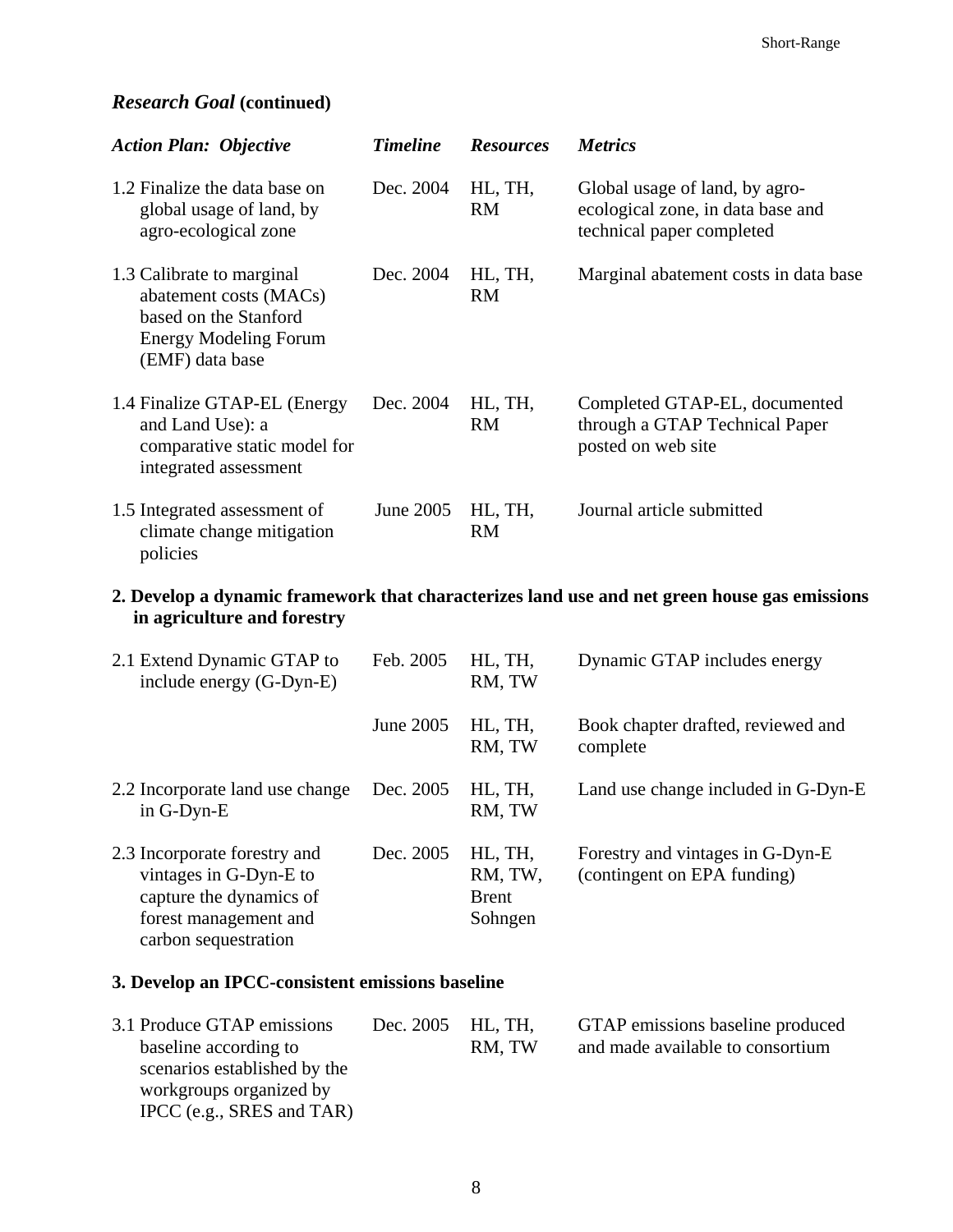#### *Research Goal* **(continued)**

#### *Trade and Development*

# **1. Enable household-disaggregated analysis within the GTAP framework**

| <b>Action Plans: Objective</b>                                                            | <b>Timeline</b> | <b>Resources</b>                                     | <b>Metrics</b>                                               |
|-------------------------------------------------------------------------------------------|-----------------|------------------------------------------------------|--------------------------------------------------------------|
| 1.1 Survey current work in field                                                          | 2004            | TH,<br>graduate<br>students                          | Published survey article                                     |
| 1.2 Organize and execute Trade<br>and Development<br>Conference in The Hague              | Dec. 2004       | TH,<br>graduate<br>students                          | <b>Trade and Development Conference</b><br>held in The Hague |
|                                                                                           | 2005            | TH.<br>graduate<br>students                          | Conference proceedings published in a<br>book                |
| 1.3 Develop model with<br>disaggregated household-<br>level data                          | 2005            | TH.<br>graduate<br>students                          | Completed technical paper posted on<br>web site              |
| 1.4 Expand household survey<br>country coverage from 15 to<br>30 countries                | 2005            | World<br>Bank $(?)$ ,<br>TH,<br>graduate<br>students | Household data base that includes 30<br>countries completed  |
| 1.5 Share outcomes of the<br>household-level work with<br>the widest possible<br>audience | 2007            | TH,<br>graduate<br>students                          | Journal articles published                                   |

#### **2. Encourage network members to contribute household surveys to the GTAP Data Base, and conduct trade/development analysis for their respective economies**

| 2.1 Establish uniform standards                               | 2006 | TH,<br>graduate<br>students | Publish uniform standards paper in<br><b>Technical Paper series</b> |
|---------------------------------------------------------------|------|-----------------------------|---------------------------------------------------------------------|
| 2.2 Hold workshop on<br>contributing household<br>survey data | 2006 | TH,<br>graduate<br>students | First workshop in June 2005 attached<br>to a conference             |
| 2.3 Build a reconciled<br>household data base                 | 2007 | TH.<br>graduate<br>students | Reconciled household survey usable<br>with GTAP Data Base           |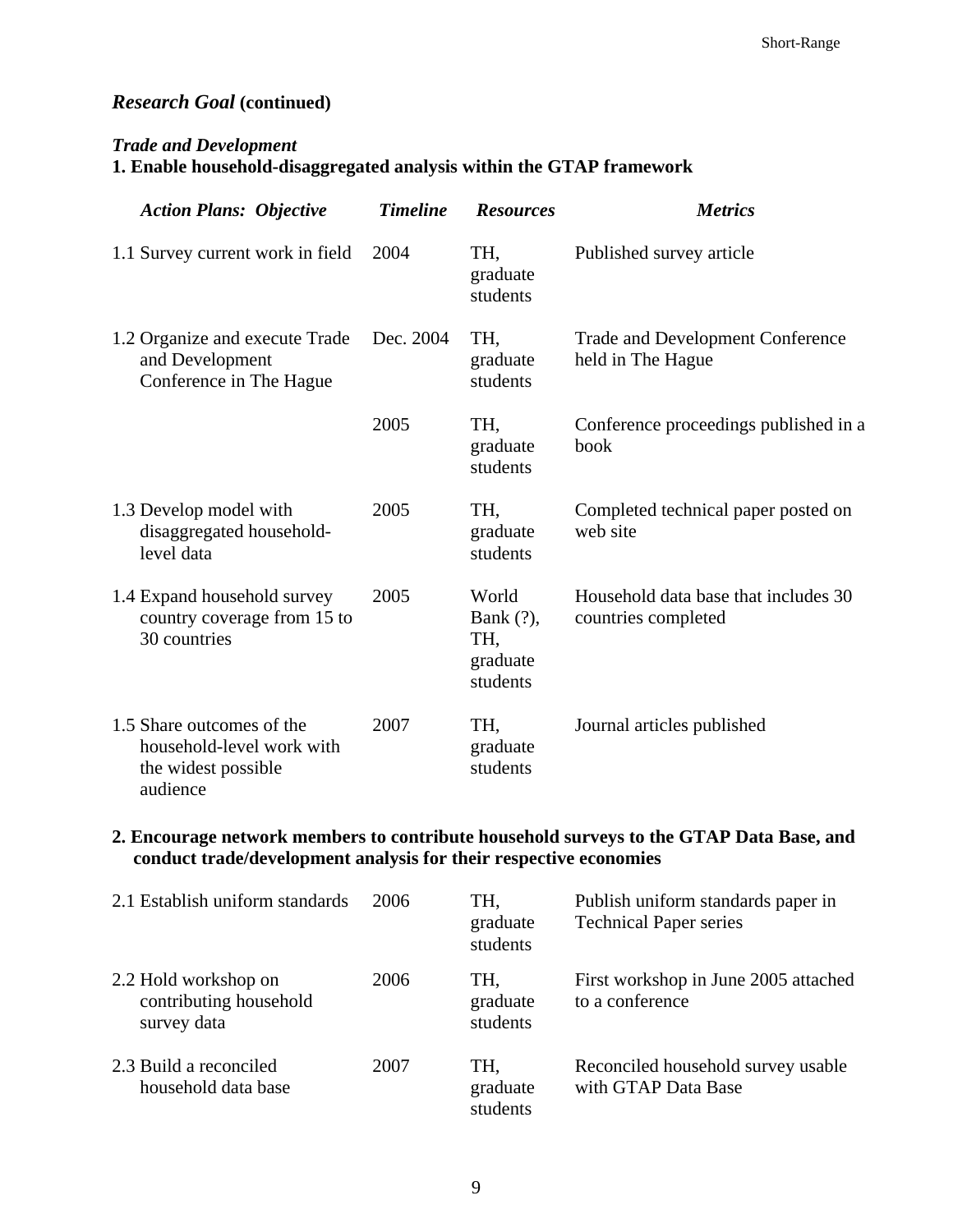# *Data Goal***: To improve data products**

# **1. Improve data quality and user service**

| <b>Action Plans: Objective</b>                                                                                   | <b>Timeline</b>                      | <b>Resources</b>     | <b>Metrics</b>                                                                                                                   |
|------------------------------------------------------------------------------------------------------------------|--------------------------------------|----------------------|----------------------------------------------------------------------------------------------------------------------------------|
| 1.1 Develop and apply data<br>comparison programs for                                                            | <b>Starting</b><br>2006,             | BD, RM               | Comparison program developed and<br>applied for global data                                                                      |
| the final data base and for<br>intermediate datasets (Data<br>comparison programs are                            | annually                             |                      | Comparison programs applied to 1<br>large or 2 small modules annually                                                            |
| useful to illustrate changes<br>in the data between releases<br>and to discover data errors)                     |                                      |                      | Applied to new modules 1 year after<br>integration                                                                               |
|                                                                                                                  |                                      |                      | Report and standards document<br>produced                                                                                        |
| 1.2 Shorten gap between data<br>release, published<br>documentation and web-<br>based ancillary<br>documentation | <b>Starting</b><br>2004              | BD, RM,<br><b>JC</b> | Published GTAP 6.0 Data Base<br>documentation released at the same<br>time as public release                                     |
|                                                                                                                  |                                      |                      | Ancillary web-based documentation<br>completed 6 months after published<br>documentation                                         |
| 1.3 Release data in alternative<br>formats                                                                       | 2007                                 | BD, RM               | GTAP 7.0 Data Base released in<br><b>GAMS</b> format                                                                             |
| 1.4 Identify and create ad hoc<br>expert groups for different<br>data base aspects                               | <b>Starting</b><br>2004,<br>annually | BD, RM               | With help from outside experts, an<br>activity report created on at least 1<br>aspect of data base, beginning with<br>protection |
| 1.5 Critically review and revise<br>methods for filling in<br>missing data                                       | <b>Starting</b><br>2005,<br>annually | BD, RM               | Methods for filling in missing data<br>applied to 1 large or 2 small modules a<br>year                                           |
|                                                                                                                  |                                      |                      | Methods for filling in missing data<br>applied to new modules 1 year after<br>integration                                        |
|                                                                                                                  |                                      |                      | Documentation produced for each<br>module completed                                                                              |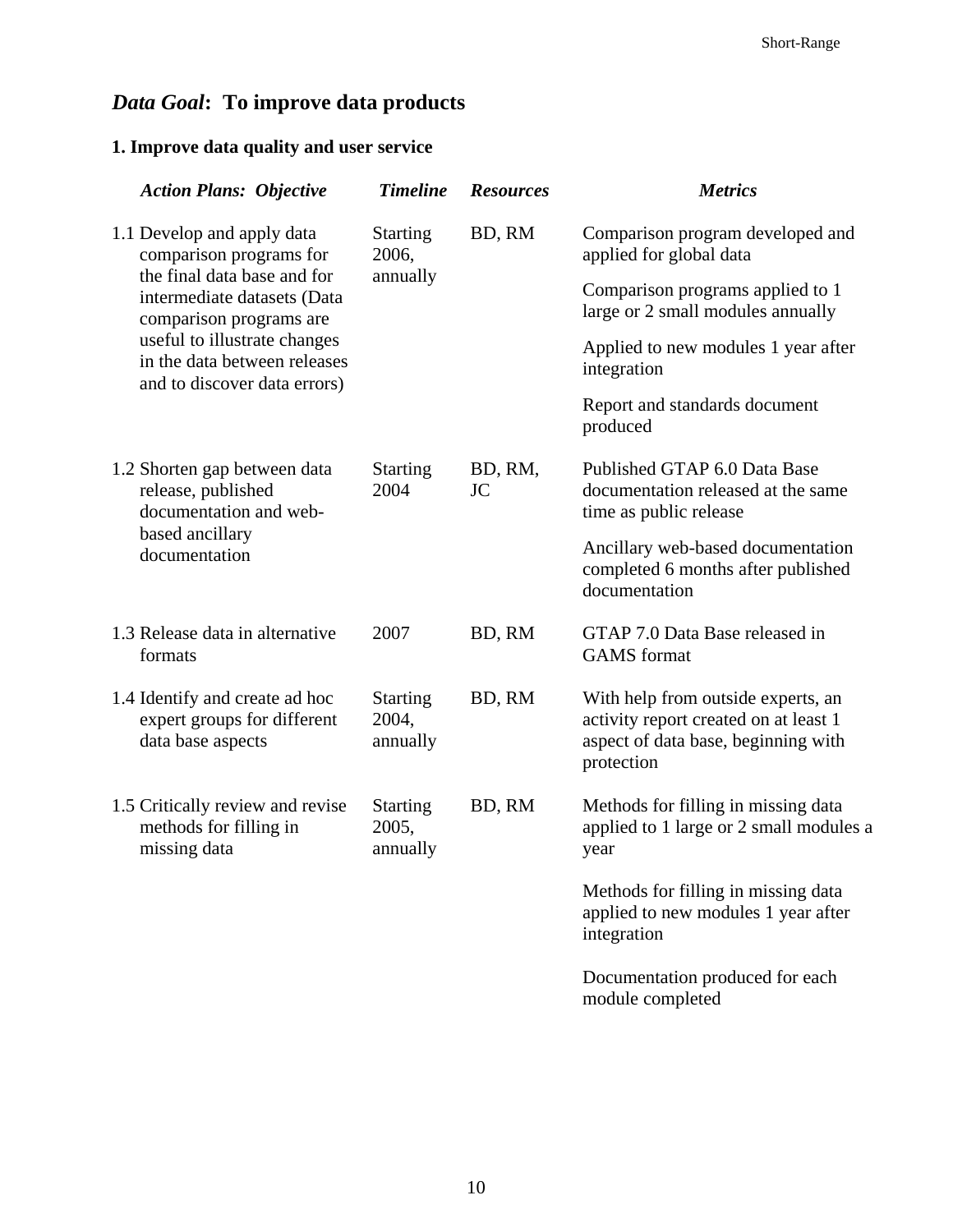# *Data Goal* **(continued)**

| <b>Action Plans: Objective</b>                                                                                              | <b>Timeline</b>                              | <b>Resources</b> | <b>Metrics</b>                                                                                                                                         |  |  |
|-----------------------------------------------------------------------------------------------------------------------------|----------------------------------------------|------------------|--------------------------------------------------------------------------------------------------------------------------------------------------------|--|--|
| 2. Improve data procurement                                                                                                 |                                              |                  |                                                                                                                                                        |  |  |
| 2.1 Improve evaluation of<br>incoming data                                                                                  | <b>Starting</b><br>2004                      | BD, RM,<br>TW    | Method for evaluating incoming data<br>improved and implemented                                                                                        |  |  |
|                                                                                                                             |                                              |                  | Report covering internal consistency and<br>relevant comparisons for each incoming<br>dataset (both I-O tables and international<br>datasets) produced |  |  |
| 2.2 Review quality of existing I-<br>O tables and identify needed<br>I-O tables                                             | <b>Starting</b><br>2005,<br>every 2<br>years | BD, RM,<br>TW    | I-O table contributions actively pursued<br>by identifying best and potentially most<br>reliable contributors                                          |  |  |
|                                                                                                                             |                                              |                  | Report presented at Board Meeting<br>identifying I-O tables needing upgrading.                                                                         |  |  |
|                                                                                                                             | 2007                                         | BD, RM,<br>TW    | New or updated I-O tables for 10<br>countries identified in each data base<br>release, starting with GTAP 7                                            |  |  |
| 2.3 Establish relationships with<br>potential contributors of<br>non-I-O data                                               | <b>Starting</b><br>2005,<br>every 2<br>years | BD, RM,<br>TW    | Non-I-O data set report produced at<br>regular intervals, first FAO and later<br>others as opportunities arise                                         |  |  |
| 2.4 Regularly review data<br>procurement policies (e.g.,<br>terms and conditions for<br>data contributors, IPR<br>concerns) | <b>Starting</b><br>2006,<br>every 2<br>years | BD, RM           | Data procurement policy report<br>produced and updated                                                                                                 |  |  |
| 3. Improve data development efficiency and quality by distributing data construction program                                |                                              |                  |                                                                                                                                                        |  |  |

| 3.1 Review and apply<br>programming principles and<br>standards | 2006      | BD, RM | Revised principles and standards<br>document produced                  |
|-----------------------------------------------------------------|-----------|--------|------------------------------------------------------------------------|
| 3.2 Make I-O check programs<br>available to contributors        | Dec. 2005 | TW. GM | I-O check programs available on GTAP<br>web site to data contributors. |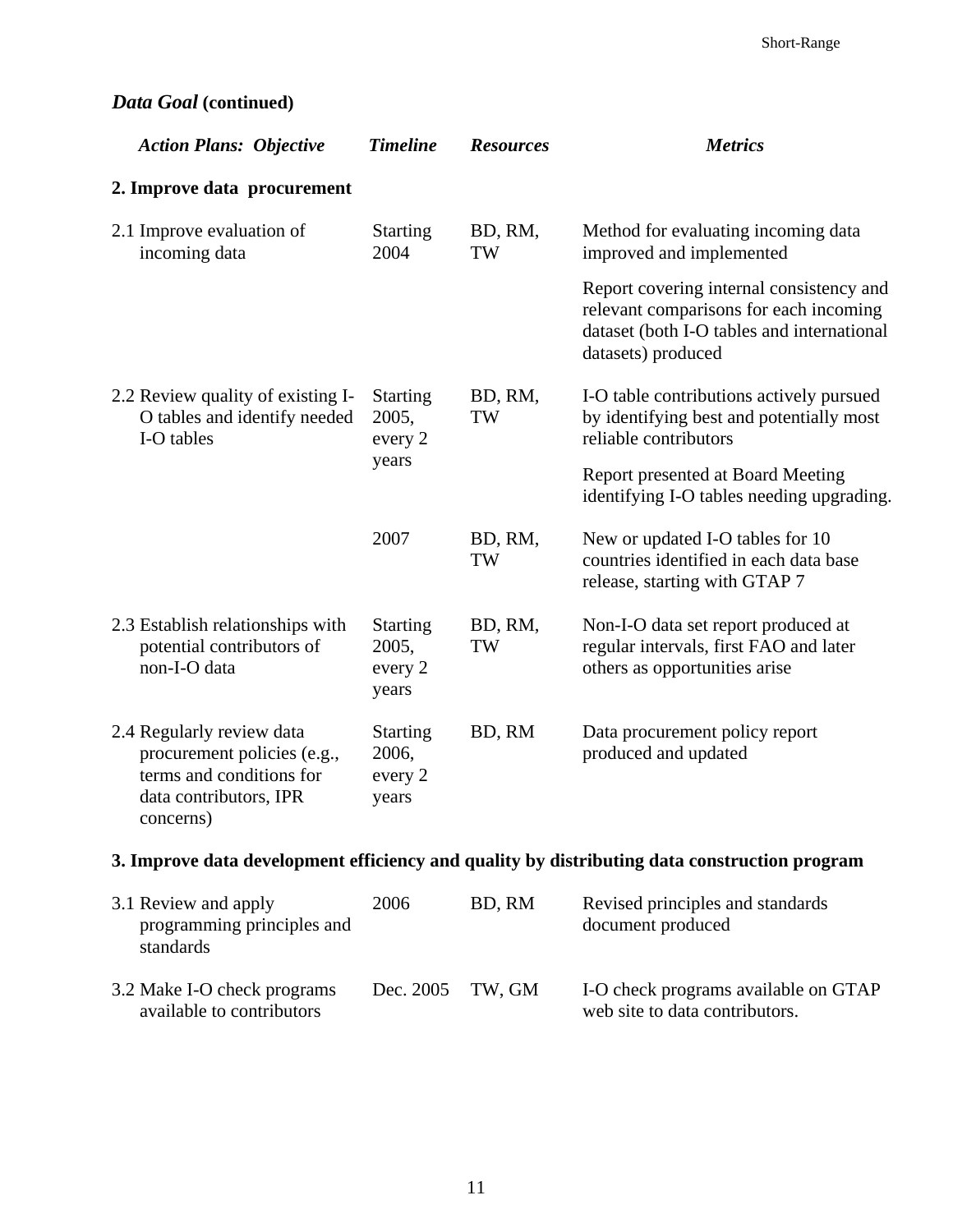# *Data Goal* **(continued)**

| <b>Action Plans: Objective</b>                                                                                                                                                                                  | <b>Timeline</b>                              | <b>Resources</b>  | <b>Metrics</b>                                                                         |
|-----------------------------------------------------------------------------------------------------------------------------------------------------------------------------------------------------------------|----------------------------------------------|-------------------|----------------------------------------------------------------------------------------|
| 3.3 Data and program<br>separation in construction<br>process                                                                                                                                                   | 2005                                         | BD, RM            | Separation accomplished                                                                |
| 3.4 Switch to publicly available<br>software (e.g., GNU make)                                                                                                                                                   | 2007                                         | BD, RM            | Switch to publicly available software<br>complete                                      |
| 4. Expand scope of data base                                                                                                                                                                                    |                                              |                   |                                                                                        |
| 4.1 Integrate self-employed<br>labor from household (HH)<br>survey data                                                                                                                                         | 2005                                         | BD, RM            | Integrated HH survey in data base                                                      |
| 4.2 Integrate taxes (income<br>taxes, commodity taxes,<br>revenue reconciliation in<br>protection)                                                                                                              | 2006                                         | BD, RM            | Integrated taxes in data base                                                          |
| 4.3 Develop multi-year data<br>base (two points)                                                                                                                                                                | 2007                                         | BD, RM            | Multi-year data base completed for<br>GTAP <sub>7</sub>                                |
| 5. Improve marketing of data base                                                                                                                                                                               |                                              |                   |                                                                                        |
| 5.1 Improve CD-ROM<br>packaging to provide more<br>information and instructions                                                                                                                                 | 2004                                         | BD, RM,<br>JC     | CD-ROM packaging improvement<br>completed                                              |
|                                                                                                                                                                                                                 |                                              |                   | Positive stakeholder feedback                                                          |
| 5.2 Develop policies and pricing<br>for data base and software.<br>(e.g., release frequency;<br>contents of data package;<br>terms and conditions for<br>general customers;<br>consortium member<br>privileges) | <b>Starting</b><br>2005,<br>every 2<br>years | BD, RM,<br>WT, JC | Revised strategy and pricing standards<br>document completed and posted on<br>web site |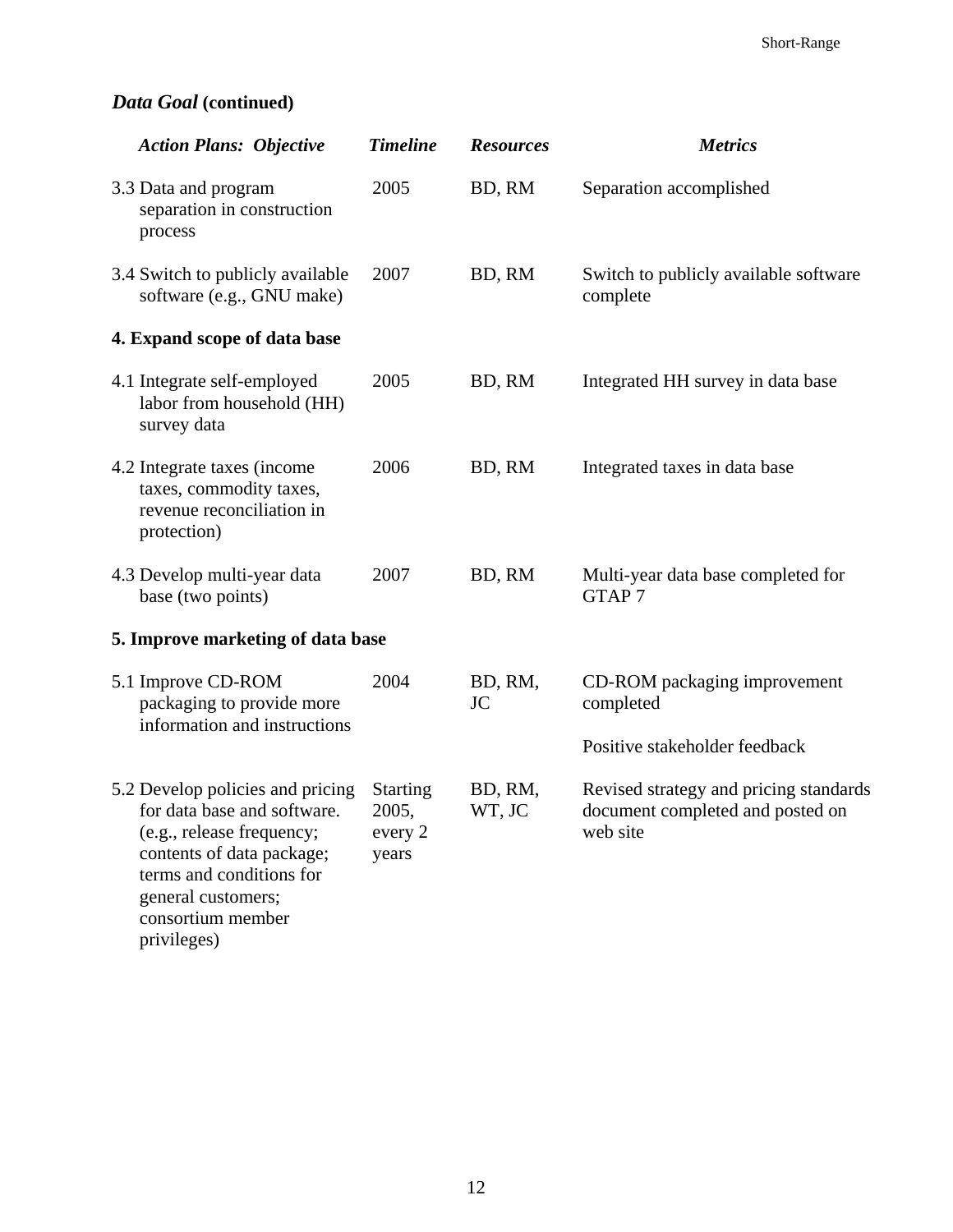# *Data Goal* **(continued)**

| <b>Action Plans: Objective</b>                                                                                                      | <b>Timeline</b>                              | <b>Resources</b> | <i>Metrics</i>                                             |
|-------------------------------------------------------------------------------------------------------------------------------------|----------------------------------------------|------------------|------------------------------------------------------------|
| 5.3 Present (or publish) papers<br>that highlight the GTAP<br>data base in non-GTAP<br>conferences (journals)                       | <b>Starting</b><br>2005,<br>annually         | BD, RM           | One paper presented or published<br>annually               |
| 5.4 Coordinate with<br>governments or professional<br>associations of selected<br>target countries to promote<br>the GTAP Data Base | <b>Starting</b><br>2005,<br>every 2<br>years | BD, RM           | A new target country identified,<br>pursued, and contacted |
| 5.5 Ensure that GTAP Data<br>Base is listed in appropriate<br>web directories                                                       | 2005                                         | GМ               | Web site listings achieved reported                        |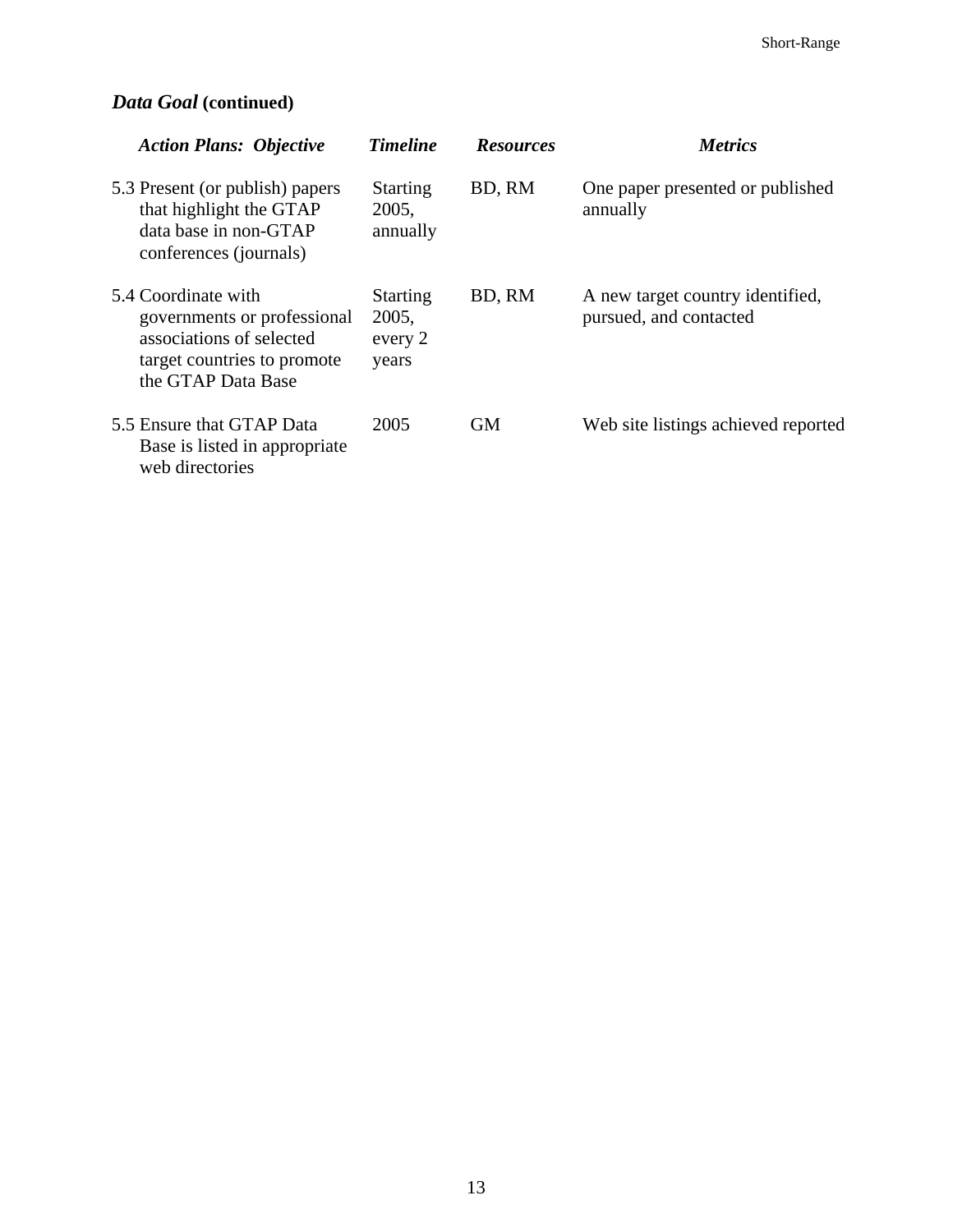# *Education Goal***: To expand and improve global economic analysis education worldwide globally (both within and outside network)**

#### **1. Promote learning among data base contributors**

| <b>Action Plans: Objective</b>                                                                             | <b>Timeline</b>         | <b>Resources</b>                       | <b>Metrics</b>                                                                            |  |
|------------------------------------------------------------------------------------------------------------|-------------------------|----------------------------------------|-------------------------------------------------------------------------------------------|--|
| 1.2 Use e-mail discussion<br>groups to promote learning<br>among I-O contributors                          | 2006                    | TW                                     | Web based discussion group for I-O<br>contributors implemented                            |  |
| 1.4 Build a repository of I-O<br>construction tools &<br>documentation for both<br><b>GEMPACK and GAMS</b> | 2007                    | TW, GM                                 | Programs documented and available<br>for download on web site (contingent<br>on funding)  |  |
| 2. Use workshops and web-based products to provide specialized learning                                    |                         |                                        |                                                                                           |  |
| 2.1 Hold Dynamic Course every<br>3 years, if demand dictates                                               | Oct. 2005               | TW, JC                                 | Dynamic Course held                                                                       |  |
| 2.2 Hold specialized workshops<br>in advanced modeling<br>topics, in conjunction with<br>conferences       | 2006                    | HL, TH,<br>TW, JC                      | First workshop held                                                                       |  |
| 2.3 Build multimedia (Web/CD-<br>ROM) modules                                                              | 2006                    | <b>GM</b>                              | Four modules completed and<br>packaged                                                    |  |
| 3. Improve communication, learning and transfer of knowledge within the Center                             |                         |                                        |                                                                                           |  |
| 3.1 Hold orientation seminar for<br>incoming students                                                      | Sept. 2004              | TW, SR,<br>graduate<br>students,<br>JC | Orientation seminar conducted for<br>graduate students                                    |  |
|                                                                                                            |                         |                                        | In yearly feedback reviews, positive<br>graduate student feedback obtained                |  |
| 3.2 Hold technical workshop to<br>get new students up-to-                                                  | Sept. 2005,<br>annually | TW, HL                                 | Technical workshop/training session<br>held for new students                              |  |
| speed                                                                                                      |                         |                                        | In yearly feedback reviews, positive<br>graduate student feedback obtained                |  |
| 3.3 Create systematic mentoring<br>program                                                                 | Sept. 2004,<br>annually | TW, SR,<br>graduate<br>students        | Each graduate student assigned a<br>student or Center staff mentor in their<br>first year |  |
|                                                                                                            |                         |                                        | In yearly feedback reviews, positive<br>graduate student feedback received                |  |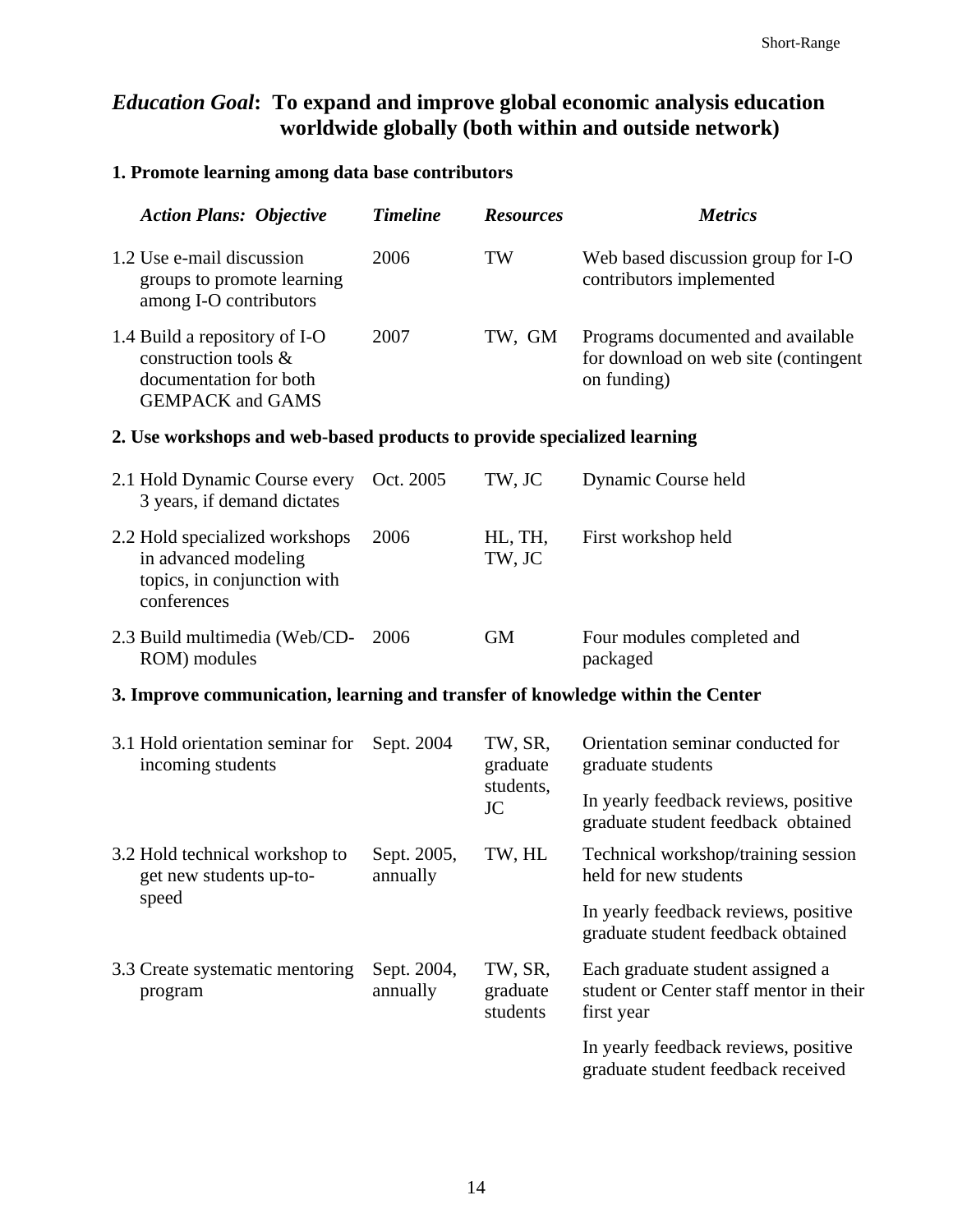# *Education Goal* **(continued)**

| <b>Action Plans: Objective</b>                                                                                        | <b>Timeline</b>                           | <b>Resources</b>                | <b>Metrics</b>                                                                                                                       |  |
|-----------------------------------------------------------------------------------------------------------------------|-------------------------------------------|---------------------------------|--------------------------------------------------------------------------------------------------------------------------------------|--|
| 3.4 Proactively assist graduate<br>students with career<br>development                                                | June 2005                                 | TW, TH,<br>graduate<br>students | Review CVs of graduate students                                                                                                      |  |
|                                                                                                                       | June 2005                                 | TW, JC                          | Produce book of graduate student CVs<br>and distribute to board members                                                              |  |
|                                                                                                                       | June 2006,<br>annually                    | TW, TH,<br>graduate<br>students | At least 1 student completed a short-<br>term project, possibly with a<br>consortium member                                          |  |
| 3.5 Offer GTAP staff training<br>(self-study or review<br>courses) in econometrics,<br>GAMS, programming<br>languages | <b>Starting</b><br>2004,<br>annually      | BD, RM,<br>TW, HL               | At least one person on GTAP staff<br>completes self-study or review courses<br>in econometrics, GAMS, and/or<br>programming language |  |
| 3.6 GTAP staff attend<br>professional<br>workshops/conference<br>(other than GTAP)                                    | <b>Starting</b><br>2005, every<br>2 years | BD, RM,<br>HL                   | At least 1 Center staffer attended<br>(non-environmental) workshop or<br>professional conference                                     |  |
| 3.7 Participate in international<br>environmental conferences<br>and workshops (e.g., Energy<br>Modeling Forum)       | 2005,<br>annually                         | HL, TH,<br>RM, TW               | At least 1 Center staffer participates in<br>an international environmental<br>conference or workshop                                |  |
| 4. Improve marketing of GTAP courses                                                                                  |                                           |                                 |                                                                                                                                      |  |
| 4.1 Increased use of Internet and<br>e-mail discussion groups to<br>advertise courses                                 | <b>Starting July</b><br>2004              | JC, MB                          | All courses and conferences<br>advertised on appropriate web sites<br>and discussion lists                                           |  |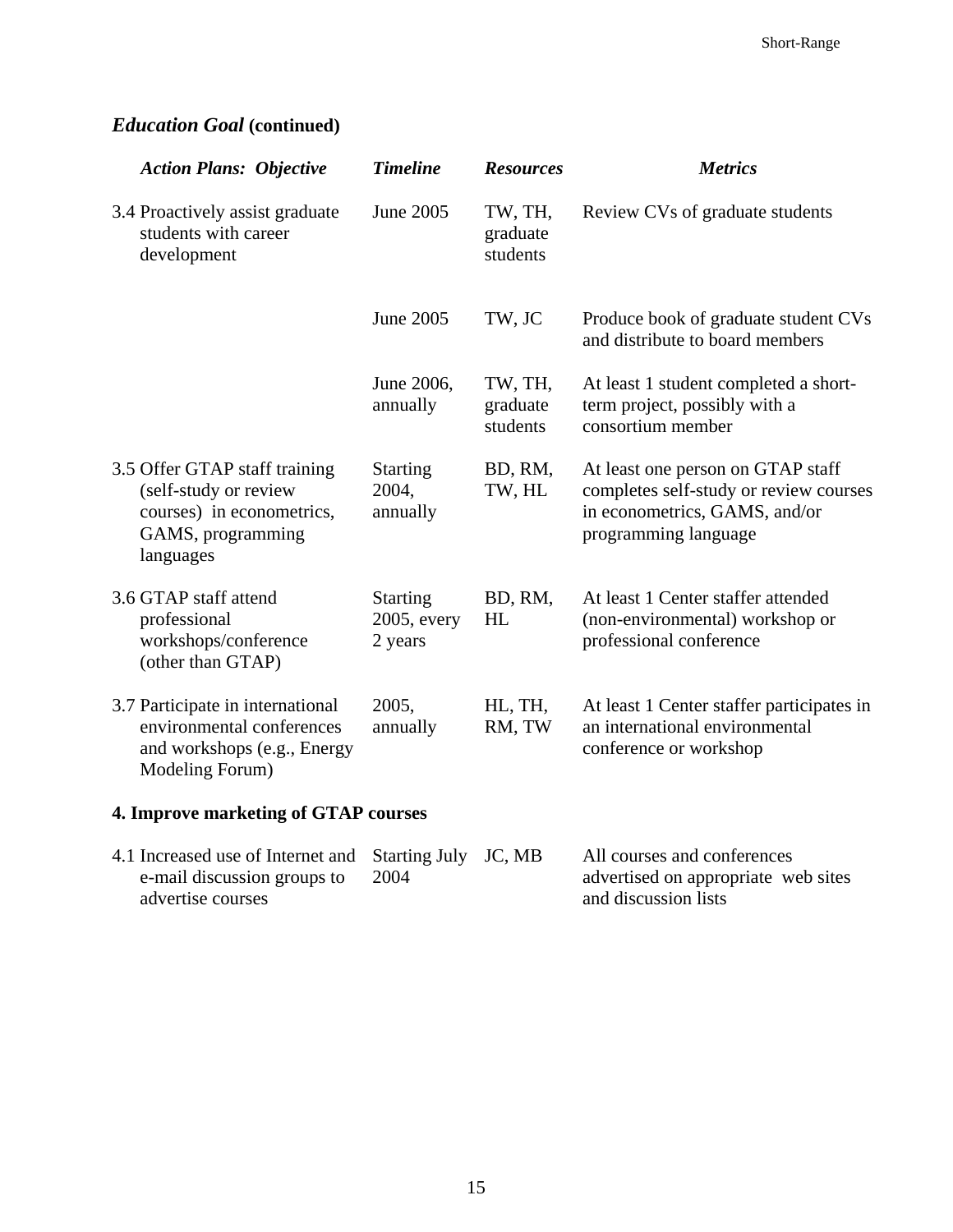# *Model Goal***: To improve understanding and credibility of the GTAP-based models**

### **1. Enhance testing and evaluation of the GTAP-based models**

| <b>Action Plans: Objective</b>                                                                                                            | <b>Timeline</b> | <b>Resources</b>                                    | <b>Metrics</b>                                               |
|-------------------------------------------------------------------------------------------------------------------------------------------|-----------------|-----------------------------------------------------|--------------------------------------------------------------|
| 1.1 Determine usage of GTAP-<br>based papers in refereed<br>journals                                                                      | March 2005      | GM, TH                                              | Baseline measured and established                            |
| 1.2 Experiment with time<br>series data for GE testing<br>and evaluation exercises                                                        | 2007            | TH, Joe<br>Francois,<br>Channing<br>Arndt           | Workshop/conference session on<br>this topic held            |
| 1.3 Collaborate with<br>econometricians on<br>parameter estimation for<br>standard model                                                  | 2007            | TH, David<br>Hummels,<br>graduate<br>students       | Two additional papers posted on the<br>GTAP web site         |
| 1.4 Estimate key parameters<br>for dynamic GTAP-based<br>model                                                                            | 2006            | TW, Elena<br>Ianchovichina,<br>graduate<br>students | Parameters estimated and<br>methodology published on the web |
| 1.5 Conduct stochastic<br>simulation for specific<br>commodity markets;<br>validation based on higher<br>moments of price<br>distribution | 2005            | TH, graduate<br>students                            | Working paper available on the web                           |